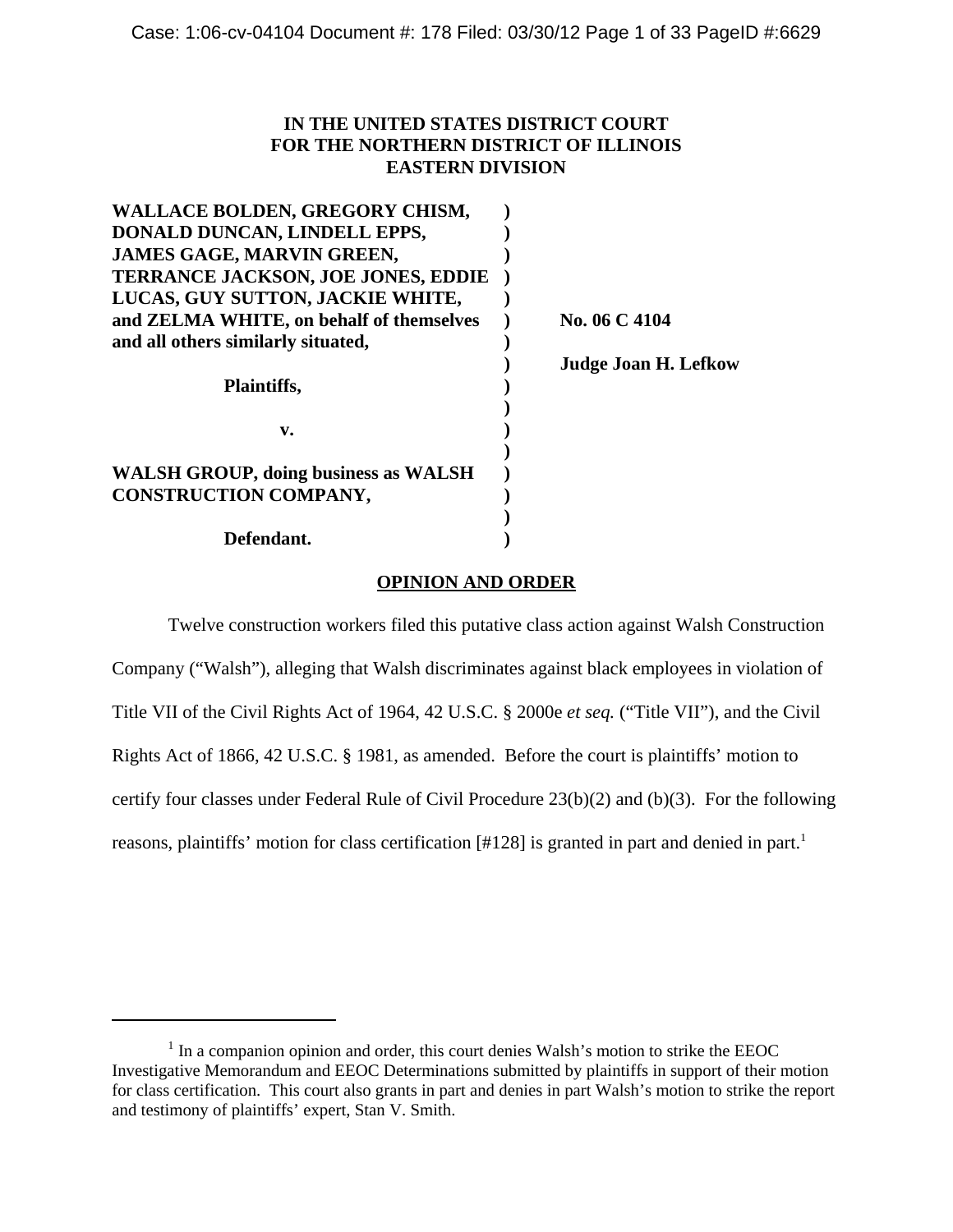# **BACKGROUND**

# **I. Walsh Construction Company**

Walsh is a construction company that does business throughout the United States and employs thousands of laborers during any given year. From 2000 to 2009, Walsh employed approximately 2,610 journeymen and 175 foremen on 262 construction projects in the Chicago area.<sup>2</sup>

The typical construction project is managed independently, with little oversight from Walsh's corporate office. Usually, a project manager or business group leader selects a superintendent. The superintendent supervises foremen, and either the superintendent or the foremen hire journeymen and assign their tasks. Foremen supervise the journeymen, who are usually assigned to crews that have specialized responsibilities such as pouring concrete or directing trucks. The number of employees who work on a crew and the amount of work vary among job sites.

Walsh does not have a policy for hiring journeymen, and decisions regarding hiring are left to the discretion of the superintendents and foremen. Neither does Walsh have a policy regarding layoffs. Layoffs are common at Walsh and in the rest of the construction industry.

Superintendents and foremen also have the discretion to assign overtime work. Pursuant to Walsh's collective bargaining agreement with the laborers' union, the union may designate certain laborers as union stewards. Stewards have the right of first refusal for any overtime.

 $2$  The parties alternately refer to "laborers," "journeymen laborers" and "journeymen." The court uses the term "journeymen" to denote laborers who have not been promoted to the foreman position.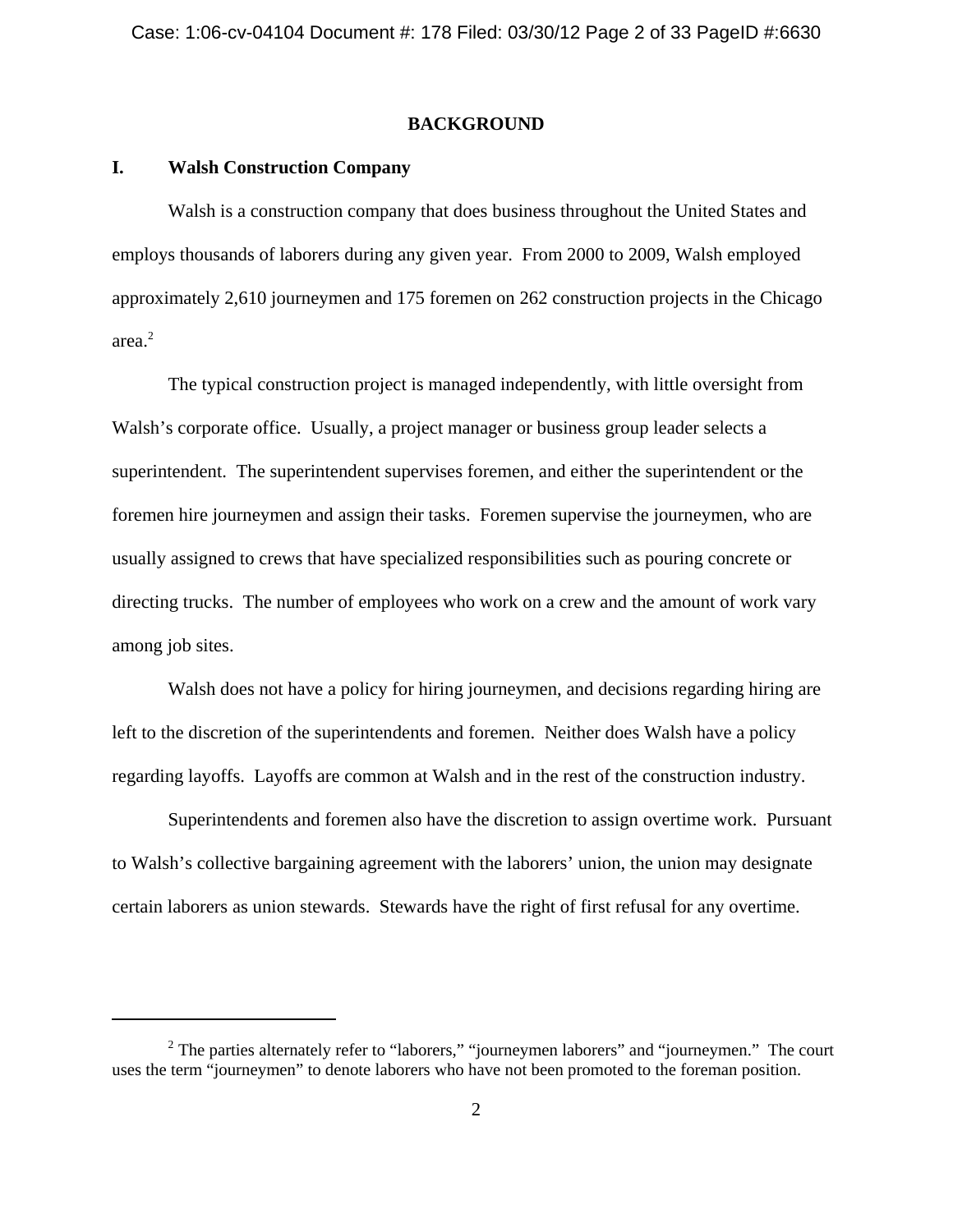#### Case: 1:06-cv-04104 Document #: 178 Filed: 03/30/12 Page 3 of 33 PageID #:6631

Overtime is voluntary, which means that journeymen have the right to reject overtime that is offered.

Walsh's official employment policy prohibits discrimination or harassment based on race. (*See* Walsh Employee Handbook at 13.) Walsh provides anti-discrimination training to its superintendents and foremen through the Human Resources Department.

# **II. Plaintiffs' Allegations and Motion for Class Certification**

The named plaintiffs, Wallace Bolden, Gregory Chism, Donald Duncan, Lindell Epps, James Gage, Marvin Green, Terrance Jackson, Joe Jones, Eddie Lucas, Guy Sutton, Jackie White, and Zelma White, all of whom are black, were journeymen or foremen at Walsh. Although plaintiffs worked on various construction sites during their tenure at Walsh, most were employed on a project known as "Skybridge," which was a commercial and residential building project that began in 2000. When Skybridge first began, John Taheny was the superintendent and Robert Kuna was the foreman. Skybridge was temporarily shut down for financial reasons, and during this time Taheny and Kuna worked on another residential building project known as Park Place. When Skybridge resumed, Jim Grumber was the project superintendent, Arthur Crummie was a carpenters' foreman and plaintiff Jackie White was a laborers' foreman. Taheny, Kuna, Grumber, and Crummie are white. Plaintiffs Chism, Gage, and Lucas were employed in Walsh's roving concrete crew, referred to as the Concrete Laborers Division, which poured concrete at various construction sites. Robert DeBoer, who is white, supervised the concrete crew.

Between February 2002 and January 2003, each plaintiff filed a charge of discrimination with the EEOC alleging discrimination on the basis of race. (Compl. Ex. A, Plaintiffs' EEOC

3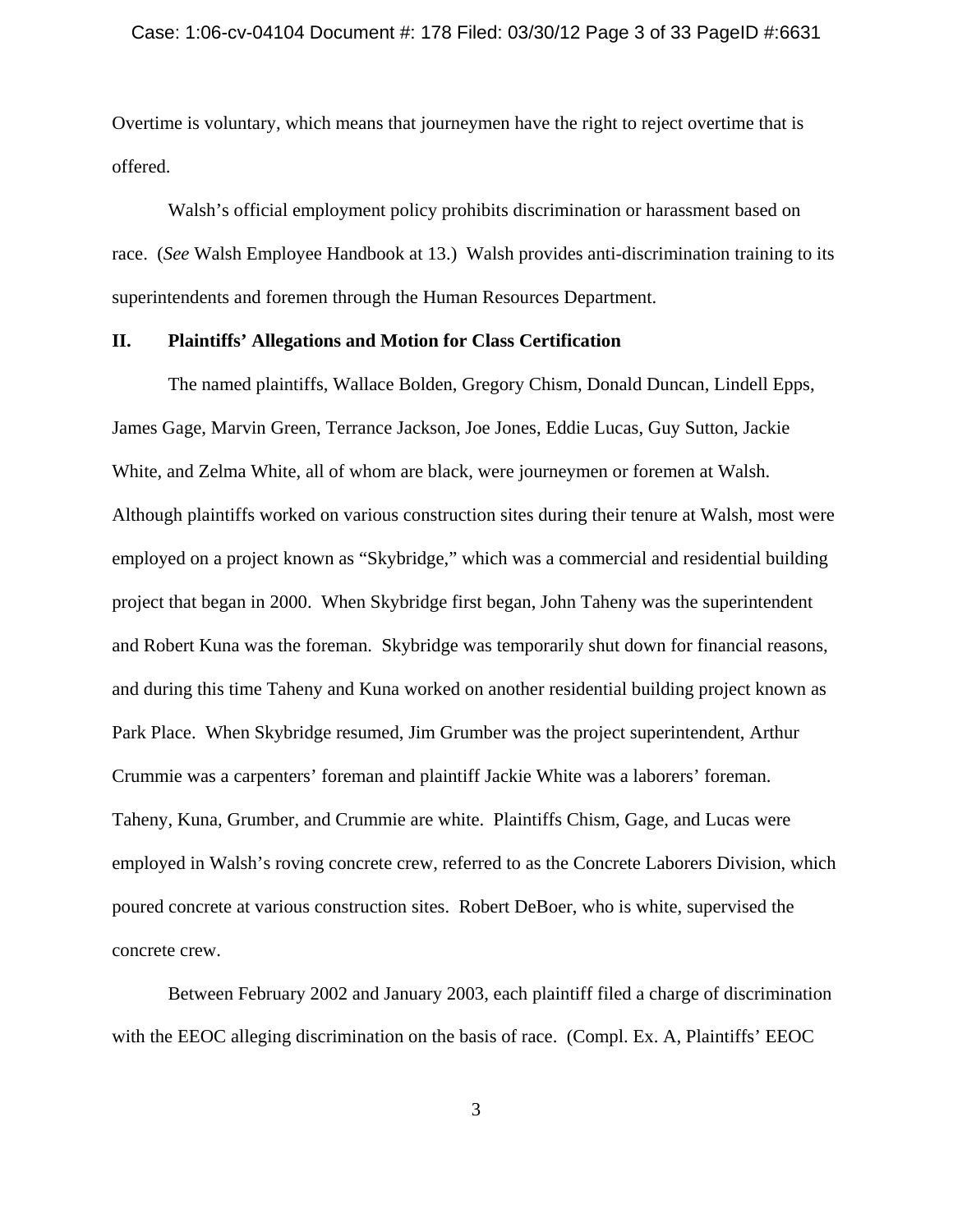#### Case: 1:06-cv-04104 Document #: 178 Filed: 03/30/12 Page 4 of 33 PageID #:6632

Charges.) The EEOC determined that there was reasonable cause to believe that Walsh had discriminated against each plaintiff, as well as other black employees, through its hiring and layoff practices and by harassing black employees and subjecting them to different terms and conditions of employment. (*See* Compl. Ex. B, EEOC Determinations for Named Plaintiffs; Pls.' Ex. 2, EEOC Investigative Memorandum.) The EEOC concluded that the evidence did not support the conclusion that Walsh discriminated against black employees by paying lower wages or denying overtime or bonuses. (*See* Pls.' Ex. 2, EEOC Investigative Memorandum.)

Asserting both disparate treatment and disparate impact theories of liability, plaintiffs' complaint alleges that Walsh discriminates against black employees through its hiring, firing, job assignment, and compensation practices. Plaintiffs also allege that the working conditions at Walsh amounted to a hostile work environment.

The parties conducted extensive expert and non-expert discovery before plaintiffs filed their motion for class certification. Plaintiffs' expert, Stan V. Smith, conducted a statistical analysis of time card data provided by Walsh to determine whether Walsh's allegedly discriminatory behavior had a common impact on the putative class members. He examined time card data for employees in the Chicago area that include an employee's race, position (such as journeyman or foreman), the job and job location, union membership and position, and designation of hours as regular, overtime, or double time. Smith concluded that Walsh hires fewer black employees and that black employees work fewer hours, receive less overtime, receive fewer promotions, and are terminated more often than non-black employees. Walsh hired its own expert, Robert Topel, who concluded that Smith had erred by concluding that the relevant labor market is the entire black population in Cook County rather than the population of

4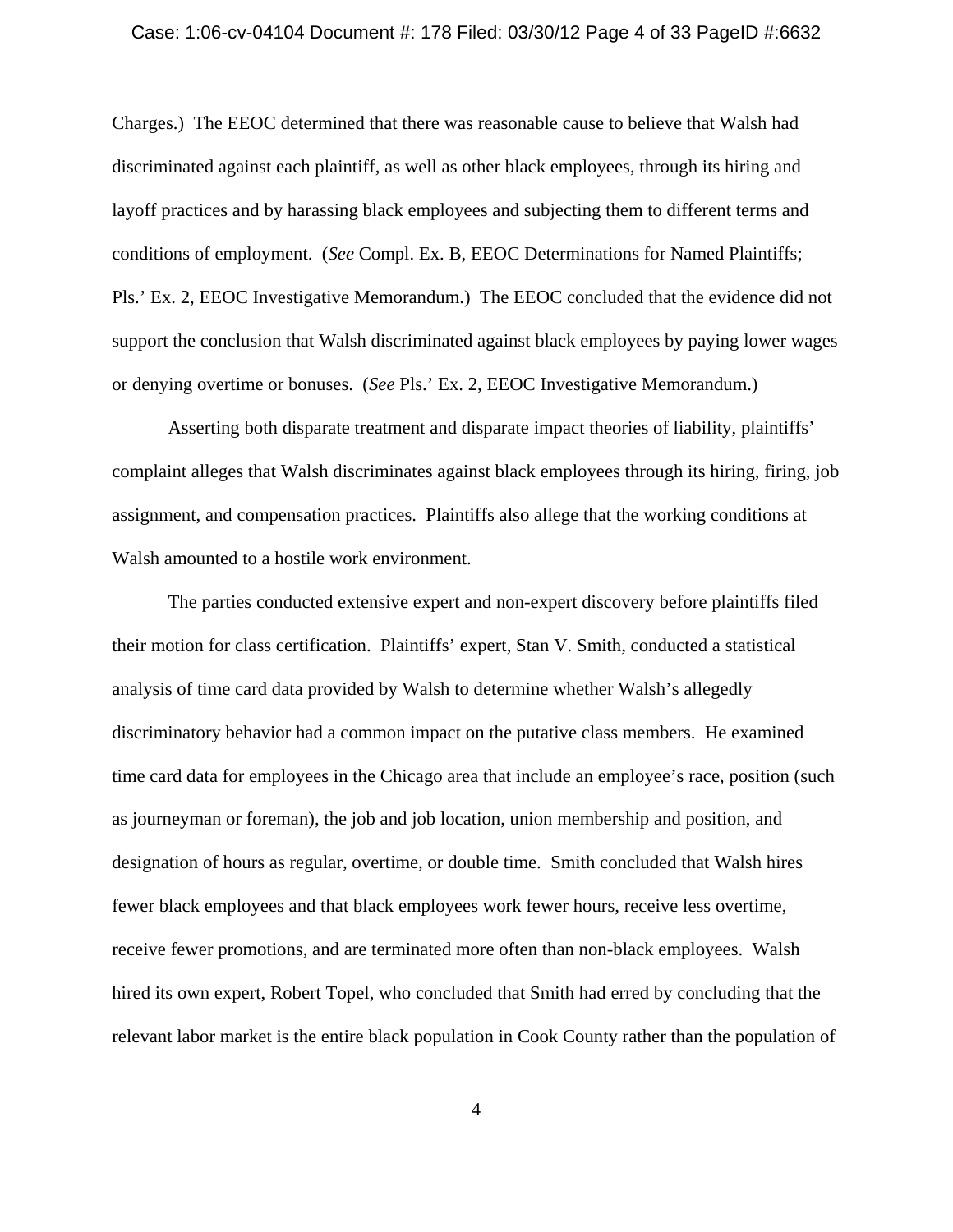## Case: 1:06-cv-04104 Document #: 178 Filed: 03/30/12 Page 5 of 33 PageID #:6633

qualified blacks living in the Chicago Metropolitan area. Topel also concluded that Smith's analysis of the time card data is fundamentally flawed because it compares black employees to all non-black employees, rather than performing comparisons between blacks, whites, and Hispanics. Walsh has filed a motion to strike Smith's expert report and testimony, which the court grants in part and denies in part in a companion opinion and order. As explained therein, Smith's conclusions regarding Walsh's hiring and termination practices, the decline in the number of hours worked by black employees, and his calculation of "hedonic damages" are inadmissible under the Federal Rules of Evidence and *Daubert* v. *Merrell Dow Pharmaceuticals, Inc.*, 509 U.S. 579, 113 S. Ct. 2786, 125 L. Ed. 2d 469 (1993). Walsh's motion to strike is denied with respect to Smith's analysis of the disparities in hours worked, compensation received, and promotions from journeyman to foreman.

Plaintiffs now seek to certify the following classes:

"**Hostile Work Environment Class**," comprising all blacks employed by Walsh at any time between June 1, 2001, and the present.

"**Hire, Re-Hire and Promotion Class**," comprising all blacks employed by Walsh at any time during the period June 1, 2001, [through] the present, who were denied hire, re-hire/re-call, promotions or deprived of the ability to pursue promotions because of their race.

**"Work Hours and Compensation Class**," comprising blacks employed by Walsh at any time during the period June 1, 2001, through the present, who were denied opportunities to work, not afforded overtime hours or not afforded premium pay hours, because of their race.

**"Layoff and Termination Class**," comprising all blacks, employed by Walsh at any time during the period June 1, 2001, [through] the present, who were laid off or terminated because of their race.

(Pls.' Mot. for Class Cert. at 2–3.) Although plaintiffs' proposed class definitions include no job

or geographic limitations, plaintiffs now represent that the classes may be limited to the Chicago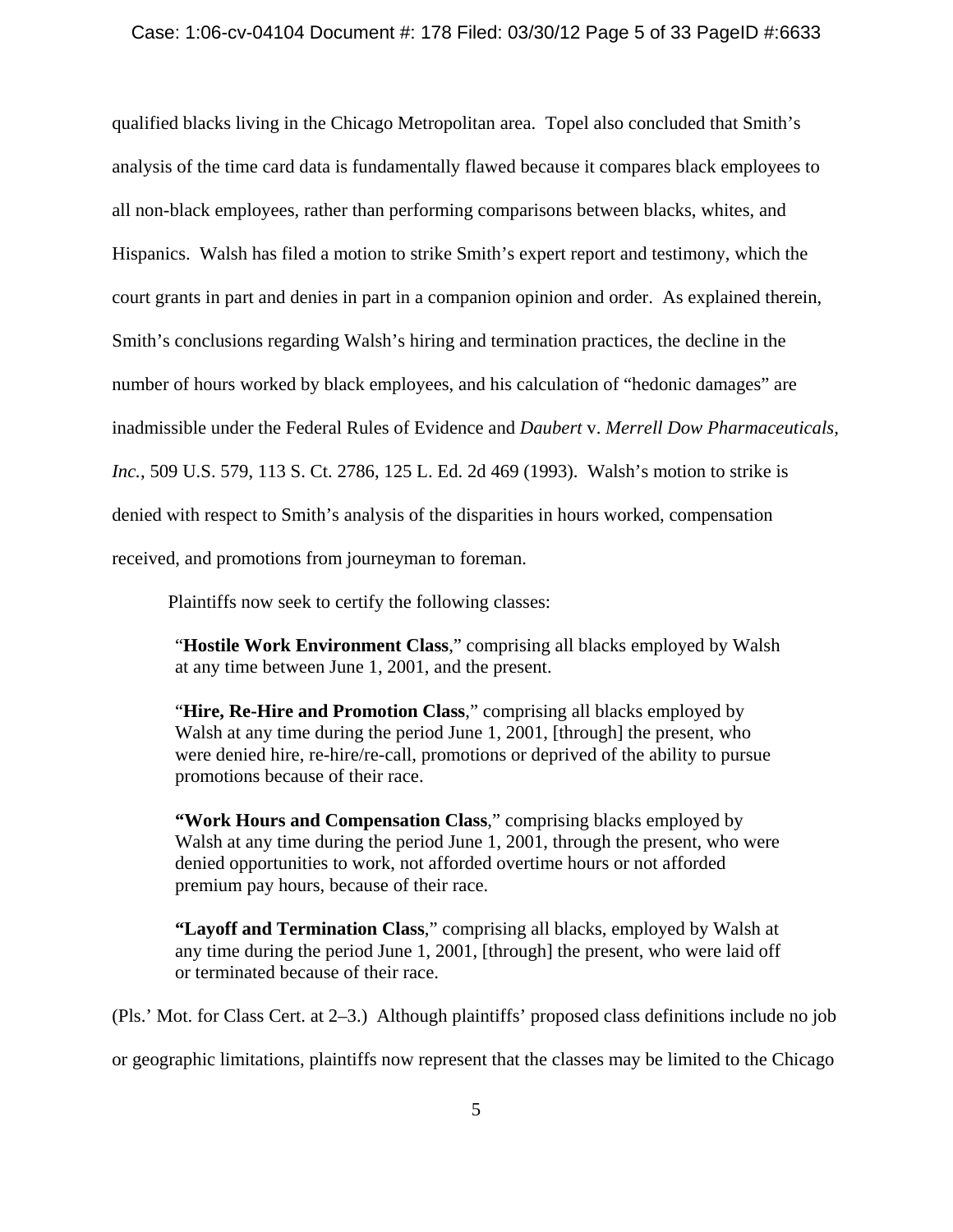Metropolitan area and to blacks who were employed as journeymen. (Pls.' Resp. to Walsh's Mot. to Supp., Dkt. #162.) Plaintiffs request that the court either certify all classes under Rule  $23(b)(3)$  or bifurcate the proceedings and certify a hybrid class under Rule  $23(b)(2)$  for equitable relief and Rule 23(b)(3) for damages.

# **REQUIREMENTS FOR CLASS CERTIFICATION**<sup>3</sup>

A party seeking to certify a class action must meet two conditions. First, the movant must show the putative class satisfies the four prerequisites of Rule 23(a): (1) numerosity, (2) commonality, (3) typicality, and (4) adequacy of representation. Fed. R. Civ. P. 23(a); *Oshana* v. *Coca-Cola Co.*, 472 F.3d 506, 513 (7th Cir. 2006); *Rosario* v. *Livaditis*, 963 F.2d 1013, 1017 (7th Cir. 1992). Second, the action must qualify under at least one of the three subsections of Rule 23(b). Fed. R. Civ. P. 23(b); *Rosario*, 963 F.2d at 1017; *Hardin* v. *Harshbarger*, 814 F. Supp. 703, 706 (N.D. Ill. 1993). Here, plaintiffs seek certification under Rule  $23(b)(2)$  or (b)(3). Rule  $23(b)(2)$  requires a finding that "the party opposing the class has acted or refused to act on grounds that apply generally to the class, so that final injunctive relief or corresponding declaratory relief is appropriate respecting the class as a whole." Fed. R. Civ. P. 23(b)(2). Rule 23(b)(3) requires a finding that "questions of law or fact common to the members of the class predominate over any questions affecting only individual members, and

<sup>3</sup> Both parties have supplemented their briefs to address the Supreme Court's decision in *Wal-Mart Stores, Inc.* v. *Dukes*, --- U.S. ----, 131 S. Ct. 2541, 180 L. Ed. 2d 374 (2011), and several recent Seventh Circuit decisions that were decided after formal briefing was complete. *See McReynolds* v. *Merrill Lynch, Pierce, Fenner & Smith, Inc.*, --- F.3d ----, 2012 WL 592745 (7th Cir. Feb. 24, 2012); *Ross* v. *RBS Citizens, N.A.*, 667 F.3d 900 (7th Cir. 2012); *Messner* v. *Northshore Univ. HealthSystem*, 669 F.3d 802 (7th Cir. 2012).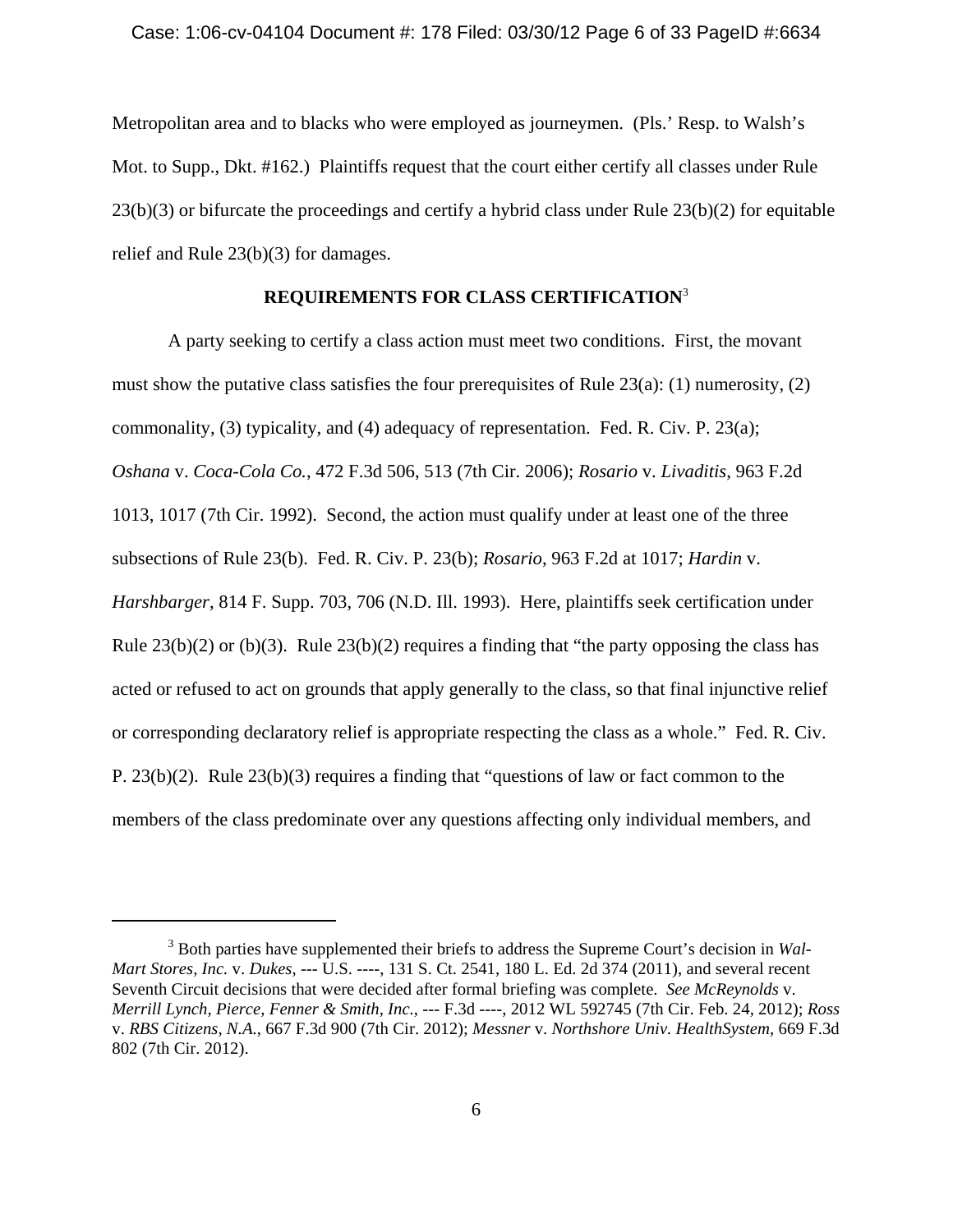#### Case: 1:06-cv-04104 Document #: 178 Filed: 03/30/12 Page 7 of 33 PageID #:6635

that a class action is superior to other available methods for fairly and efficiently adjudicating the controversy." Fed. R. Civ. P. 23(b)(3).

Courts retain broad discretion in determining whether a proposed class meets the Rule 23 certification requirements. *Keele* v. *Wexler*, 149 F.3d 589, 592 (7th Cir. 1998). "Plaintiffs bear the burden of showing that a proposed class satisfied the Rule 23 requirements, but they need not make that showing to a degree of absolute certainty." *Messner* v. *Northshore Univ. HealthSystem*, 669 F.3d 802, 811 (7th Cir. 2012) (internal citation omitted). "It is sufficient if each disputed requirement has been proven by a preponderance of evidence." *Id.* (citation omitted). The court must "carefully apply the requirements of Rule 23(a) to Title VII class actions," *Gen. Tel. Co. of the Sw.* v. *Falcon*, 457 U.S. 147, 160, 102 S. Ct. 2364, 72 L. Ed. 2d 740 (1982), and "precise pleadings" are needed, because without specificity the court cannot define the class or determine the adequacy of representation, and the employer does not know how to defend. *Id*. at 160–61 (citation omitted).

# **ANALYSIS**

# **I. Whether there are Questions of Law or Fact Common to the Class**

Walsh vigorously disputes that plaintiffs have satisfied Rule  $23(a)(2)$ 's commonality requirement.<sup>4</sup> It argues that plaintiffs cannot meet the commonality requirement because their claims are premised on the alleged illegality of myriad employment decisions made by numerous managers at hundreds of construction sites. Thus, concludes Walsh, the viability of each class members' claim will turn on individual, as opposed to class-wide, issues of fact and law.

<sup>&</sup>lt;sup>4</sup> Walsh does not challenge that plaintiffs have satisfied the numerosity requirement of Rule  $23(a)(1)$ .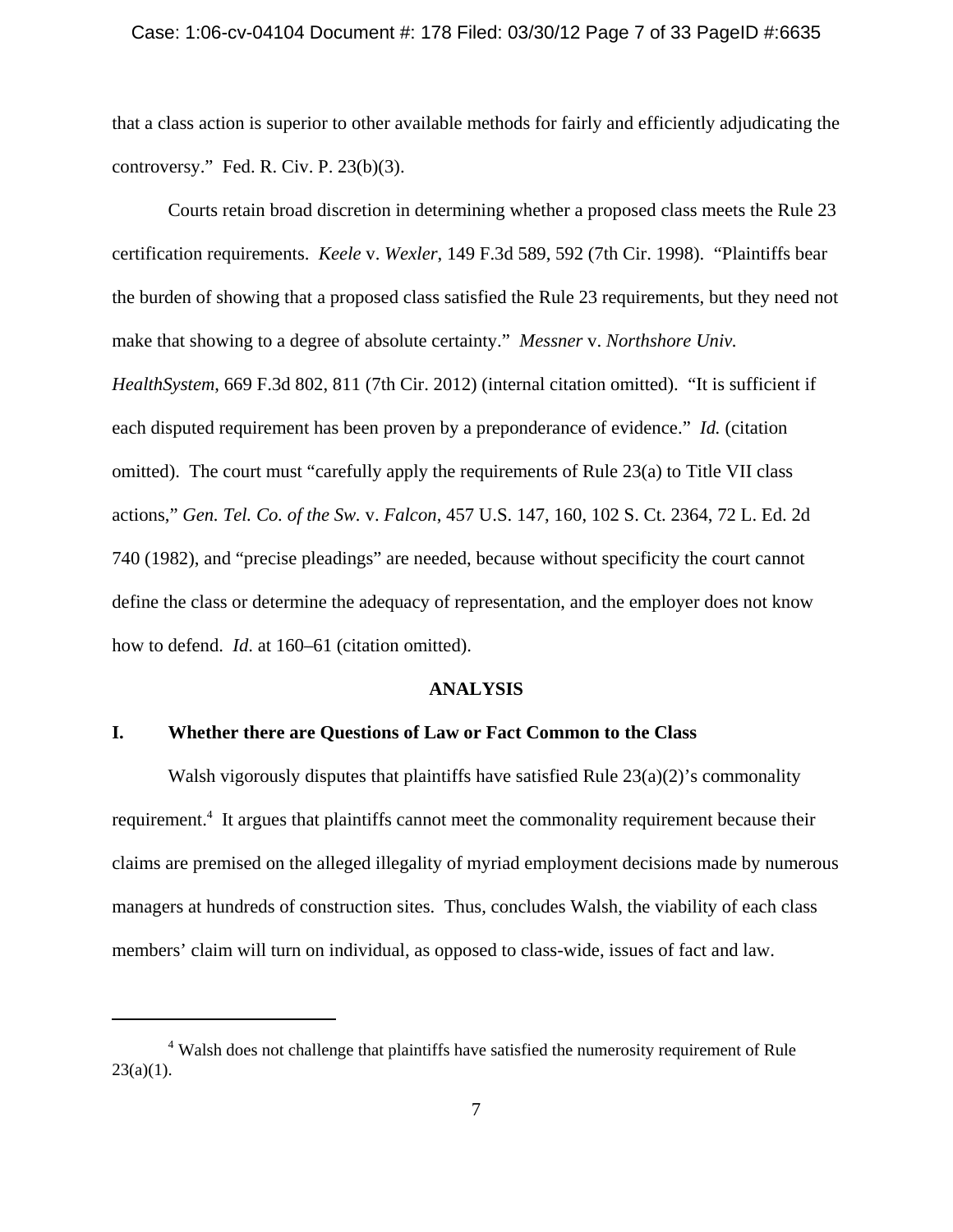## Case: 1:06-cv-04104 Document #: 178 Filed: 03/30/12 Page 8 of 33 PageID #:6636

For the commonality requirement to be met, "there must exist 'questions of law or fact common to the class.'" *Keele*, 149 F.3d at 594 (quoting Fed. R. Civ. P. 23(a)(2)). A single common question is enough.5 *Ross* v. *RBS Citizens, N.A.*, 667 F.3d 900, 908 (7th Cir. 2012) (citing *Wal-Mart Stores, Inc.* v. *Dukes*, --- U.S. ----, 131 S. Ct. 2541, 2556, 180 L. Ed. 2d 374 (2011)). Plaintiffs must show that class members "have suffered the same injury." *Falcon*, 457 U.S. at 157. "What matters to class certification . . . is . . . the capacity of a classwide proceeding to generate common *answers* apt to drive the resolution of litigation." *Ross*, 667 F.3d at 908 (quoting *Wal-Mart*, 131 S. Ct. at 2551 (emphasis in original)).6

Application of the commonality requirement must be measured against the "important development in the law<sup>17</sup> expressed in *Wal-Mart*.<sup>8</sup> There, the Court concluded that neither a disparate impact nor a disparate treatment sex discrimination claim met the commonality requirement. As distilled by Circuit Judge Posner in *McReynolds* v. *Merrill Lynch, Pierce, Fenner & Smith, Inc*., --- F.3d ----, 2012 WL 592745, at \*5 (7th Cir. Feb. 24, 2012),

<sup>&</sup>lt;sup>5</sup> Although *Ross* uses the term "common claim," it cites the Supreme Court's statement in *Wal*-*Mart*, "We quite agree that for purposes of Rule 23(a)(2) even a single common question will do." *See* 131 S. Ct. at 2556 (quotation marks and citations omitted).

<sup>6</sup> The Seventh Circuit has not been consistent in its short form of *Wal-Mart* v. *Dukes*. This opinion uses *Wal-Mart* even where a Seventh Circuit case refers to it as *Dukes*.

<sup>7</sup>  *McReynolds*, 2012 WL 592745, at \*5.

<sup>8</sup> The plaintiffs in *Wal-Mart* alleged disparate treatment and disparate impact claims on behalf of 1.5 million putative class members, all current or former Wal-Mart employees who alleged that Wal-Mart discriminated against them on the basis of their sex by denying them equal pay or promotions. *See* 131 S. Ct. at 2547. The plaintiffs did not allege that Wal-Mart had an express corporate policy against the advancement of women but, instead, asserted that "local managers' discretion over pay and promotions [was] exercised disproportionately in favor of men, leading to an unlawful disparate impact on female employees." *Id.* at 2548. The plaintiffs further alleged that because Wal-Mart knew that the policy had a discriminatory effect, the refusal to limit local managers' discretionary authority amounted to disparate treatment under Title VII. *Id.*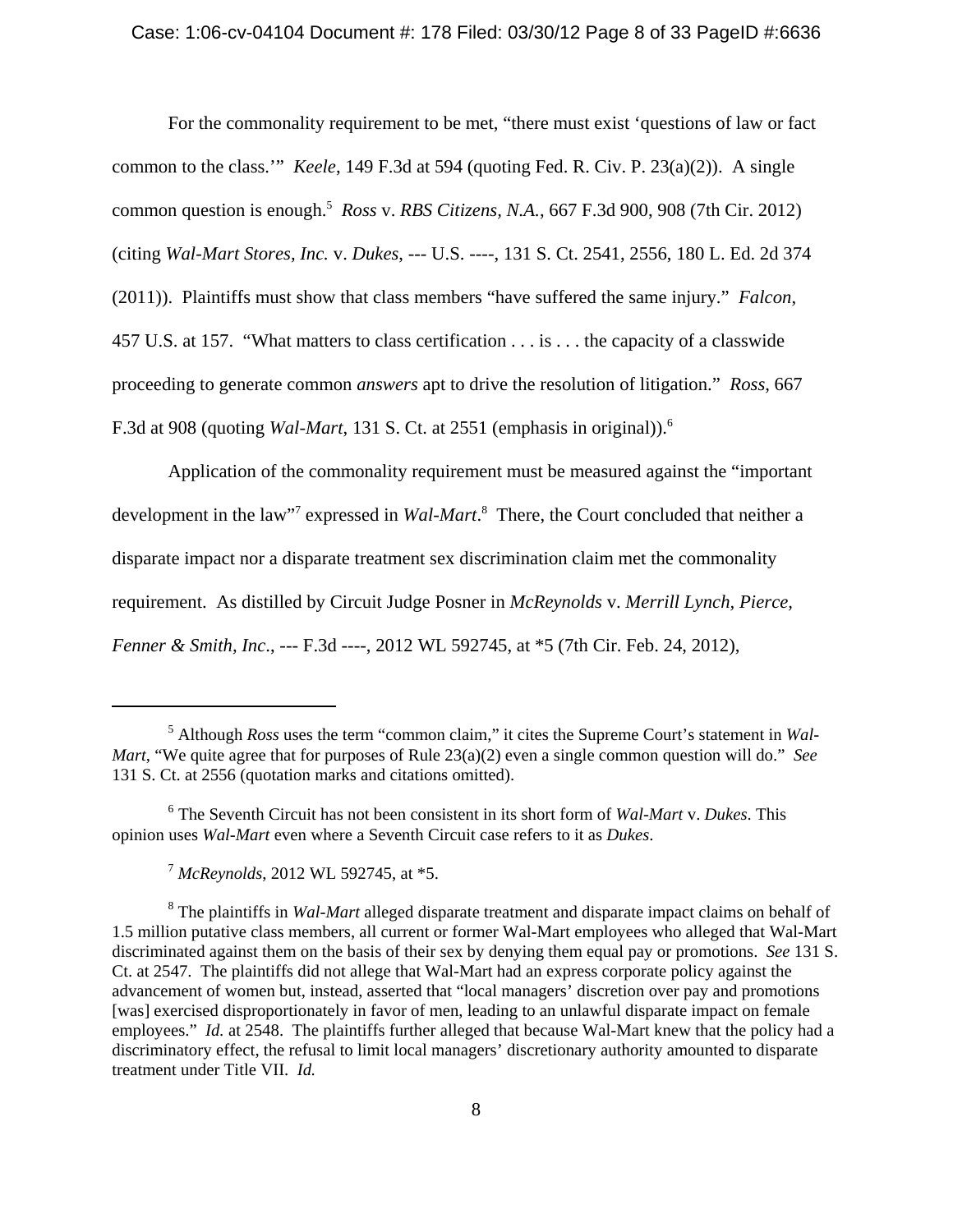*Wal-Mart* holds that if employment discrimination is practiced by the employing company's local managers, exercising discretion granted them by top management (granted them as a matter of necessity, in Wal-Mart's case, because the company has 1.4 million U.S. employees), rather than implementing a uniform policy established by top management to govern the local managers, a class action by more than a million current and former employees is unmanageable; the incidents of discrimination complained of do not present a common issue that could be resolved efficiently in a single proceeding. Fed. R. Civ. P. 23(a)(2).

The Seventh Circuit in *McReynolds* ruled that the commonality requirement was met where an employer had a company-wide "teaming policy," which delegated to local brokers the formation of broker teams, and an "account distribution policy," which awarded accounts based on past revenue generation by brokers. It decided that whether the policies cause racial discrimination and whether they are justified by business necessity are issues common to the entire class and appropriate for class-wide determination. *See id.* at \*8.

 Plaintiffs, seeking to navigate the waters between *Wal-Mart* and *McReynolds*, assert that Walsh has a company-wide policy of setting up each project as, essentially, its own business, with no material oversight of supervisors. (Dkt. No. 172 at 4,  $\P$  6.) (They set out a number of variations of the same policy, such as a policy of gate hiring (*id.* ¶ 7(d)), as well as a policy of not addressing complaints of discrimination and racial harassment (*id*. ¶ 7(h)).) Walsh, on the other hand, urges the court to conclude that *Wal-Mart* forecloses a class action where the alleged policy is delegation of employment decisions to the discretion of local managers.

One possible distinction between *McReynolds* and *Wal-Mart* (other than the comparative size of the putative classes) is the presence in *McReynolds*, and the absence in *Wal-Mart*, of a company-wide policy more definite than that of granting all hiring and promotion decisions to local managers. On examination, however, this distinction seems razor-thin. Wal-Mart's local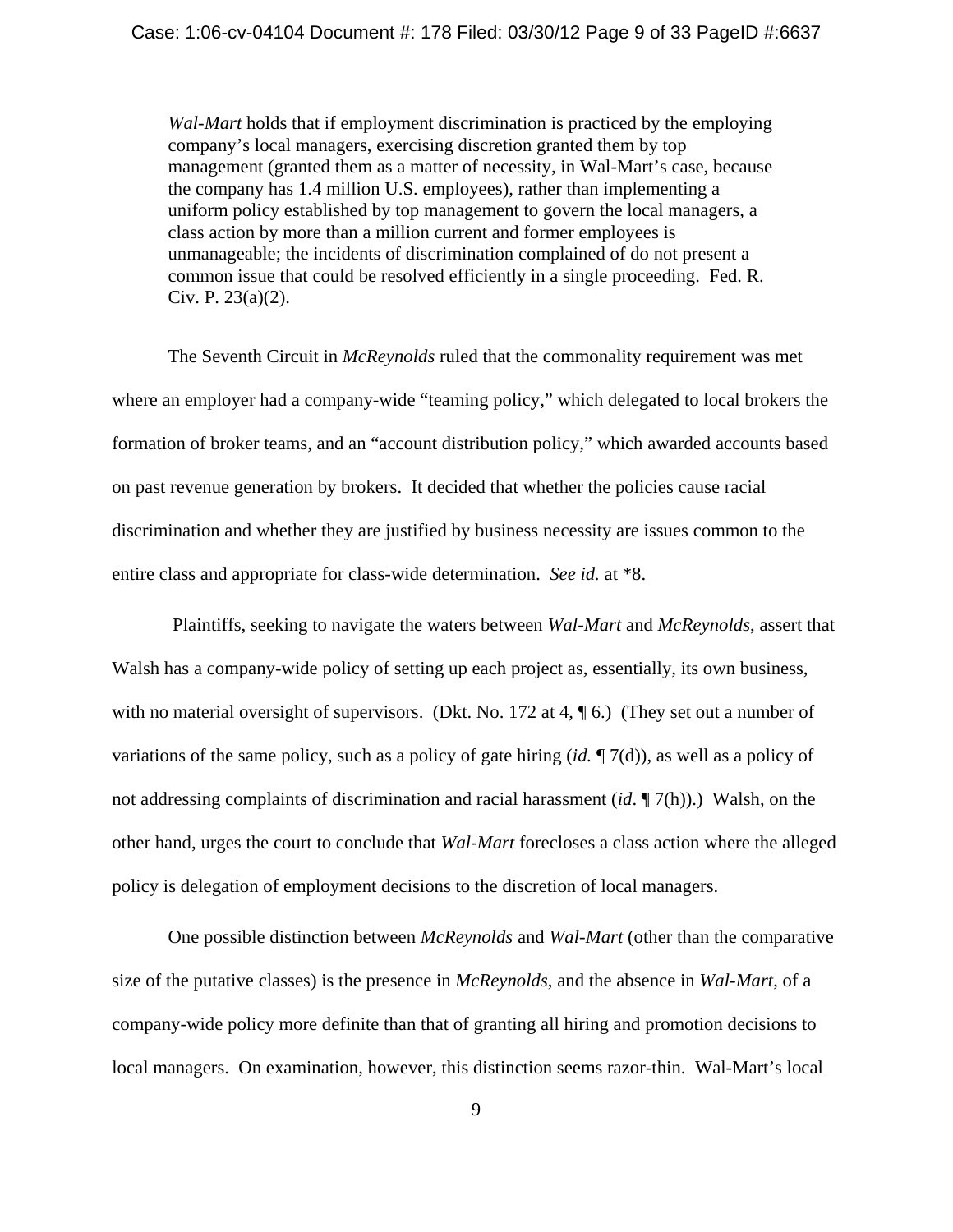#### Case: 1:06-cv-04104 Document #: 178 Filed: 03/30/12 Page 10 of 33 PageID #:6638

managers were given broad discretion to hire, set wages and hours, promote and dismiss employees, which led the Supreme Court to conclude that the experiences of the representative plaintiffs and the statistical evidence did not permit an inference of a discriminatory policy. Merrill Lynch's local brokers were required by company-wide policy to form teams but the individual brokers decided who would be on their teams, resulting in individualized decisions that tended to exclude black brokers. Both cases concern a company-wide policy of delegation of discretionary authority to a low-enough level that employment decisions are based on the decider's personal comfort level, resulting in a statistical disparity disfavoring a protected class.<sup>9</sup> In its police department hypothetical (set out in the margin<sup>10</sup>), the court in *McReynolds* states that a department-wide policy of granting patrol officers discretion in choosing their partners is "not

Suppose a police department authorizes each police officer to select an officer junior to him to be his partner. And suppose it turns out that male police officers never select female officers as their partners and white officers never select black officers as their partners. There would be no intentional discrimination at the departmental level, but the practice of allowing police officers to choose their partners could be challenged as enabling sexual and racial discrimination—as having in the jargon of discrimination law a "disparate impact" on a protected group—and if a discriminatory effect was proved, then to avoid an adverse judgment the department would have to prove that the policy was essential to the department's mission. 42 U.S.C. § 2000e–2(k)(1)(A)(i); *Ricci v. DeStefano*, 557 U.S. 557, 129 S. Ct. 2658, 2672–73, 174 L. Ed. 2d 490 (2009); *Bryant v. City of Chicago*, 200 F.3d 1092, 1098–99 (7th Cir. 2000). That case would not be controlled by *Wal-Mart* (although there is an undoubted resemblance), in which employment decisions were delegated to local managers; it would be an employment decision by top management.

<sup>9</sup> The *McReynolds* court suggested that, unlike the *Wal-Mart* situation, the team policy and the account distribution policy at Merrill, Lynch might be shown to *increase* the amount of discrimination over that which would be present if total discretion were delegated to local managers. This presupposes, however, that total discretion would produce discrimination. If so, then it, too, would be a policy subject to challenge.

<sup>10</sup> *See McReynolds*, 2012 WL 592745, at \*7: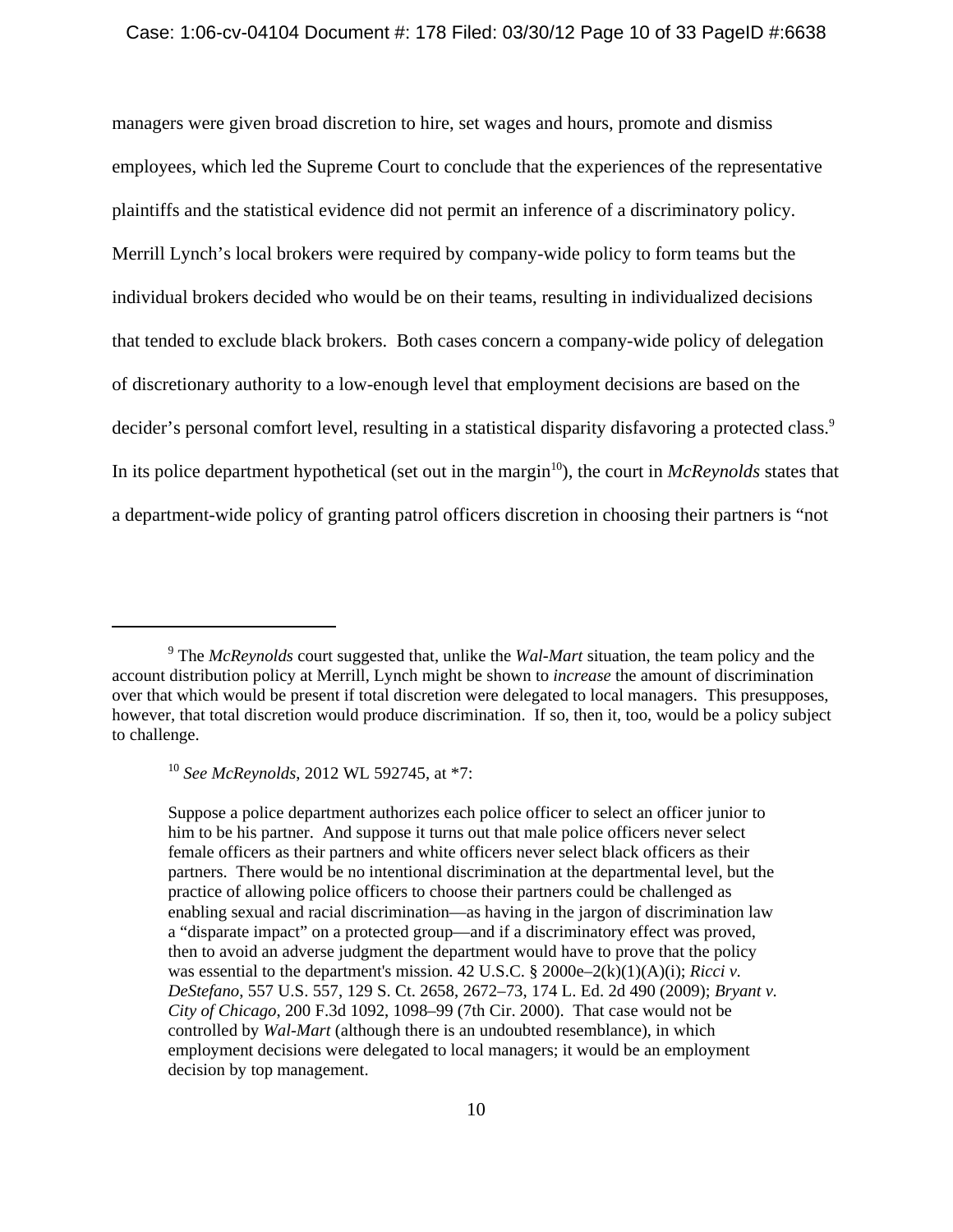#### Case: 1:06-cv-04104 Document #: 178 Filed: 03/30/12 Page 11 of 33 PageID #:6639

controlled by Wal-Mart" because the delegation of discretion came from the top.<sup>11</sup> The policy of delegating discretion to patrol officers to pick their partners is difficult to distinguish from a policy of delegation of discretion to superintendents at the job site to pick the journeymen they hire, promote, lay off, and fire. At the same time, it is difficult to distinguish from *Wal-Mart*, if viewed from the stance that each job site is a free-standing "company" that sets its own policy and entails hundreds of individualized decisions on a continual basis. *McReynolds* does not address the quantity or quality of proof supporting the finding of commonality and it is unclear what proof could ultimately result in an inference that Merrill Lynch had discriminatory intent.

Ultimately, this court takes its cue from the Seventh Circuit's characterization in *McReynolds* of *Wal-Mart*'s holding: "*Wal-Mart* holds . . . a class action by more than a million . . . is unmanageable [and] the incidents of discrimination complained of do not present a common issue that could be resolved efficiently in a single proceeding." 2012 WL 592745, at \*5. This language implies that the Seventh Circuit reads *Wal-Mart* as a case where the difficulties of manageability and lack of efficiency overwhelmed any potential common issue based on delegation of authority. Or as *Falcon* teaches, without specificity, it was impossible to define the class or determine adequacy of representation, and the employer could not know how to defend.

The conclusion of this dissertation, then, is that the question whether Walsh's companywide policy of delegating to job site superintendents discretionary authority to make employment

<sup>&</sup>lt;sup>11</sup> Moreover, *Wal-Mart* acknowledges "that, in appropriate cases, giving discretion to lower-level supervisors can be the basis of Title VII liability under a disparate-impact theory—since 'an employer's undisciplined system of subjective decisionmaking can have precisely the same effects as a system pervaded by impermissible intentional discrimination.'" 131 S. Ct. at 2554 (quoting *Watson* v. *Ft. Worth Bank & Trust*, 487 U.S. 977, 990–91, 108 S. Ct. 2777, 101 L. Ed. 2d 827 (1988) (brackets omitted)).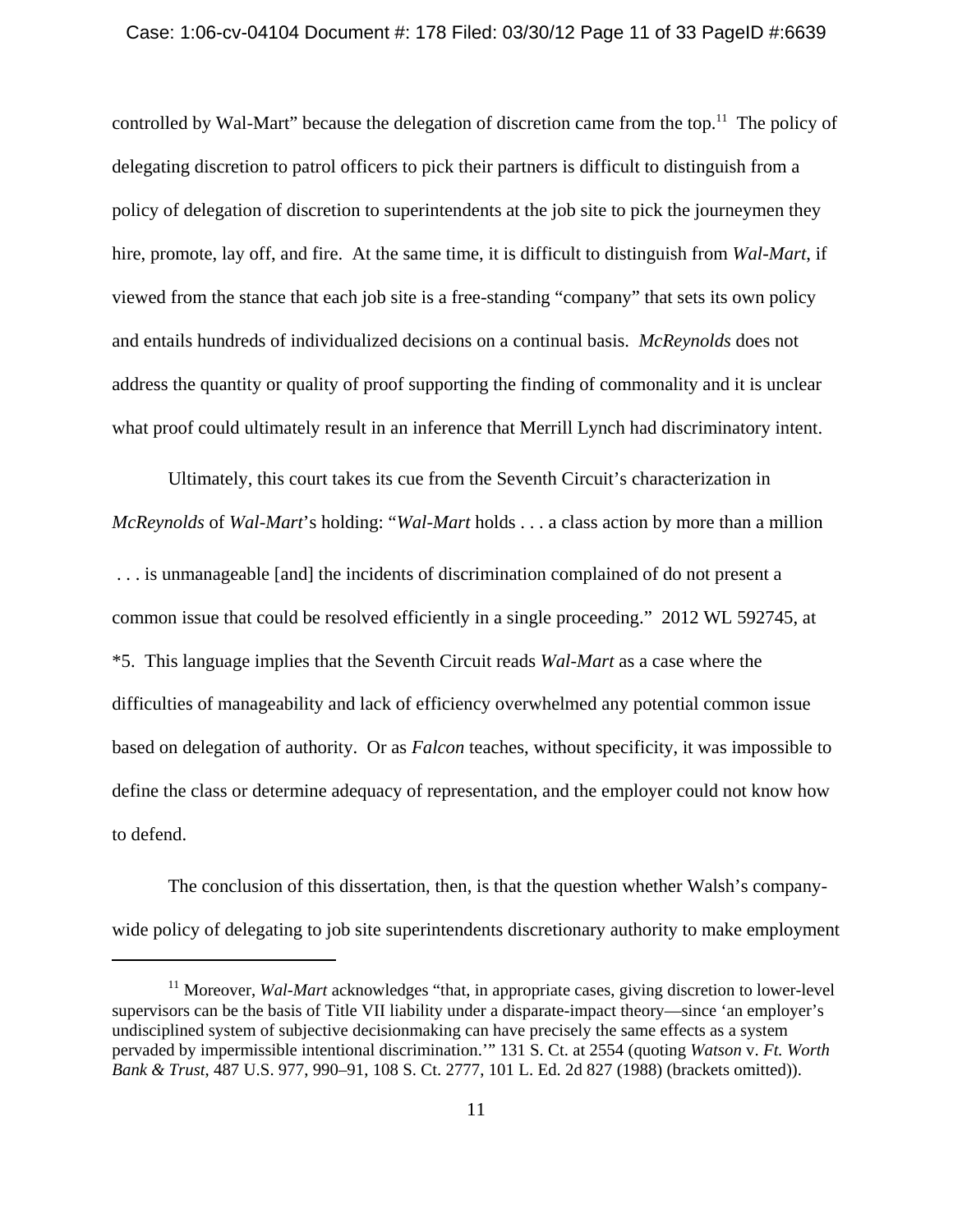decisions at the job site discriminates against black journeymen and foremen and whether that policy is justified by business necessity may be common questions, if plaintiffs can demonstrate an evidentiary basis for their class definition.

## **A. Disparate Treatment Class**

 Under a disparate treatment theory, a plaintiff must prove discriminatory motive by relying on either direct or circumstantial evidence of intentional discrimination. *Int'l Brotherhood of Teamsters* v. *United States*, 431 U.S. 324, 335 n.15 & 336, 97 S. Ct. 1843, 52 L. Ed. 2d 396 (1977).<sup>12</sup> This is an uphill climb under *Wal-Mart*. The Court emphasized that, in resolving a disparate treatment claim, "the crux of the inquiry is 'the reason for a particular employment decision.'" 131 S. Ct. at 2552 (quoting *Cooper* v. *Fed. Reserve Bank of Richmond*, 467 U.S. 867, 876, 104 S. Ct. 2794, 81 L. Ed. 2d 718 (1984)). Class plaintiffs must be able to establish by a preponderance of the evidence that "examination of all the class members' claims for relief will produce a common answer to the crucial question *why I was disfavored*." *Id.* (emphasis in original). They must "identify a common mode of exercising discretion that pervades the entire company." *Id*. at 2454–55. To paraphrase *Falcon*, the representative plaintiffs must not only demonstrate the validity of their own claims, they must present proof (1) that this discriminatory treatment is typical of the employer's challenged employment practices, (2) that the employer's practices are motivated by a policy of race discrimination that pervades the company, or (3) that this policy of race discrimination is reflected in the employer's other employment practices. *See* 457 U.S. at 158. As indicated in *Wal-Mart*, the evidence needs to

 $12$  Courts analyze discrimination claims under Section 1981 in the same manner as claims brought under Title VII. *Bratton* v. *Roadway Package Sys., Inc.*, 77 F.3d 168, 176 (7th Cir. 1996).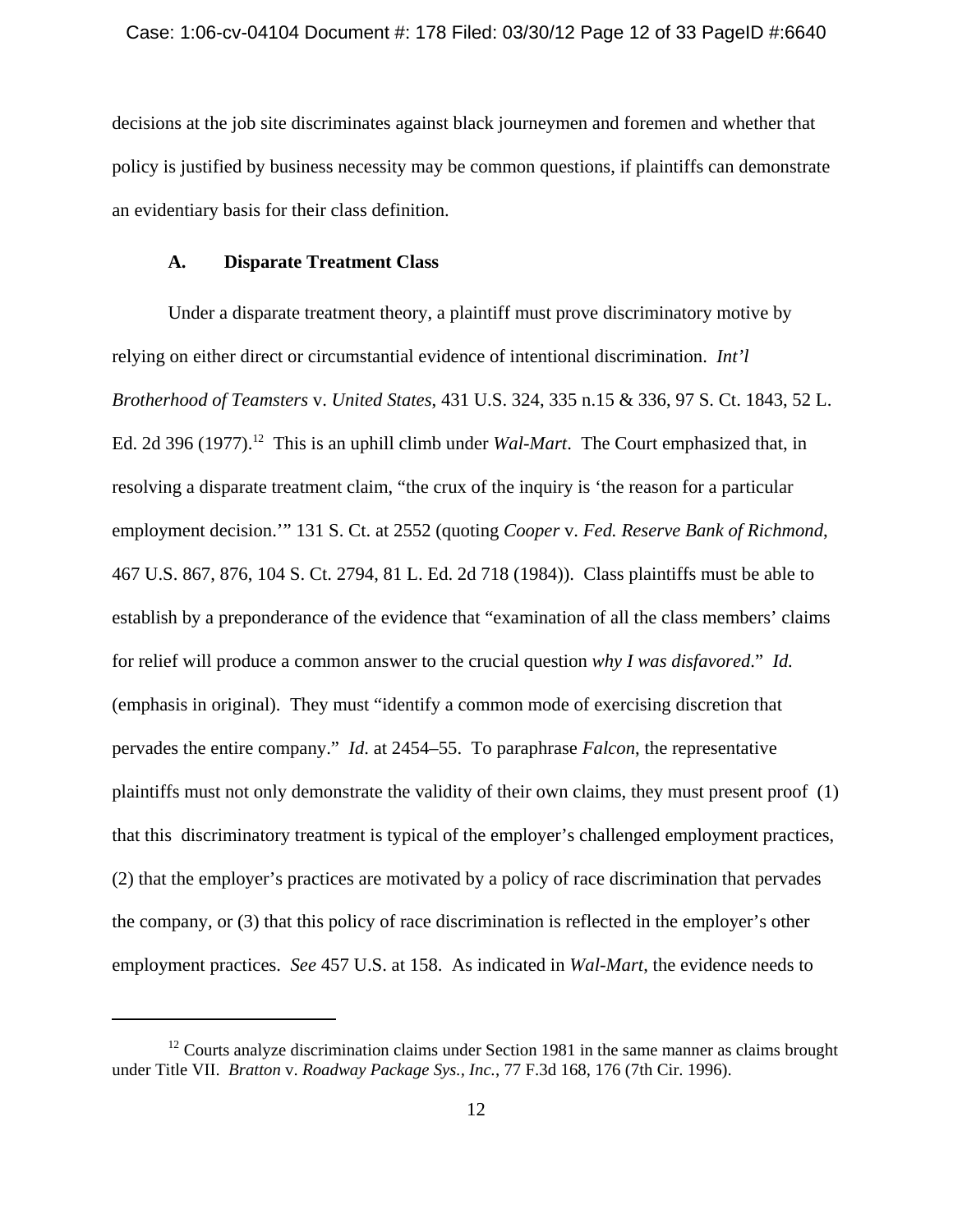#### Case: 1:06-cv-04104 Document #: 178 Filed: 03/30/12 Page 13 of 33 PageID #:6641

point to a conclusion that employment decisions are determined by "stereotyped thinking." 131 S. Ct. at 2554 (citation omitted).

The types of evidence that are available, statistical, anecdotal, and sociological, are relevant, but *Wal-Mart* is not clear about how much evidence is enough. *See id.* at 2555 (establishing a disparity in pay or promotion patterns does not demonstrate commonality); *id.* at 2556 (anecdotal evidence must be sufficient to raise an inference that all the individual, discretionary personnel decisions are discriminatory); *id.* at 2553–54 (expert sociological testimony that the corporate culture makes the employer vulnerable to bias is useless unless it can demonstrate how regularly "stereotyped thinking" determines employment decisions). Plaintiffs here have submitted valid statistical evidence indicating that Walsh's policy of supervisory discretion resulted in fewer work hours, less overtime, and fewer promotions for black journeymen.<sup>13</sup> Plaintiffs have also submitted anecdotal evidence comprising (1) EEOC charges filed by former Walsh employees, (2) Walsh's position statement in response to a former employee's charge of discrimination, and (3) declarations and deposition testimony of named plaintiffs and some putative class members.

The sixteen EEOC charges provide only limited support for plaintiffs' motion for class certification. Eight charges were filed by individuals who were not journeymen and therefore not class members. (*See* Pls.' Ex. 12, Charge filed by Clay (project manager); Ex. 13, Charge filed by Bredy (assistant analyst); Ex. 20, Charge filed by McKinley-Wadlington (safety secretary); Ex. 21, Charge filed by Clark (administrative assistant); Ex. 22, Charge filed by

<sup>&</sup>lt;sup>13</sup> As discussed *supra*, the court granted Walsh's motion to strike plaintiffs' statistical analysis of Walsh's hiring and discharge practices.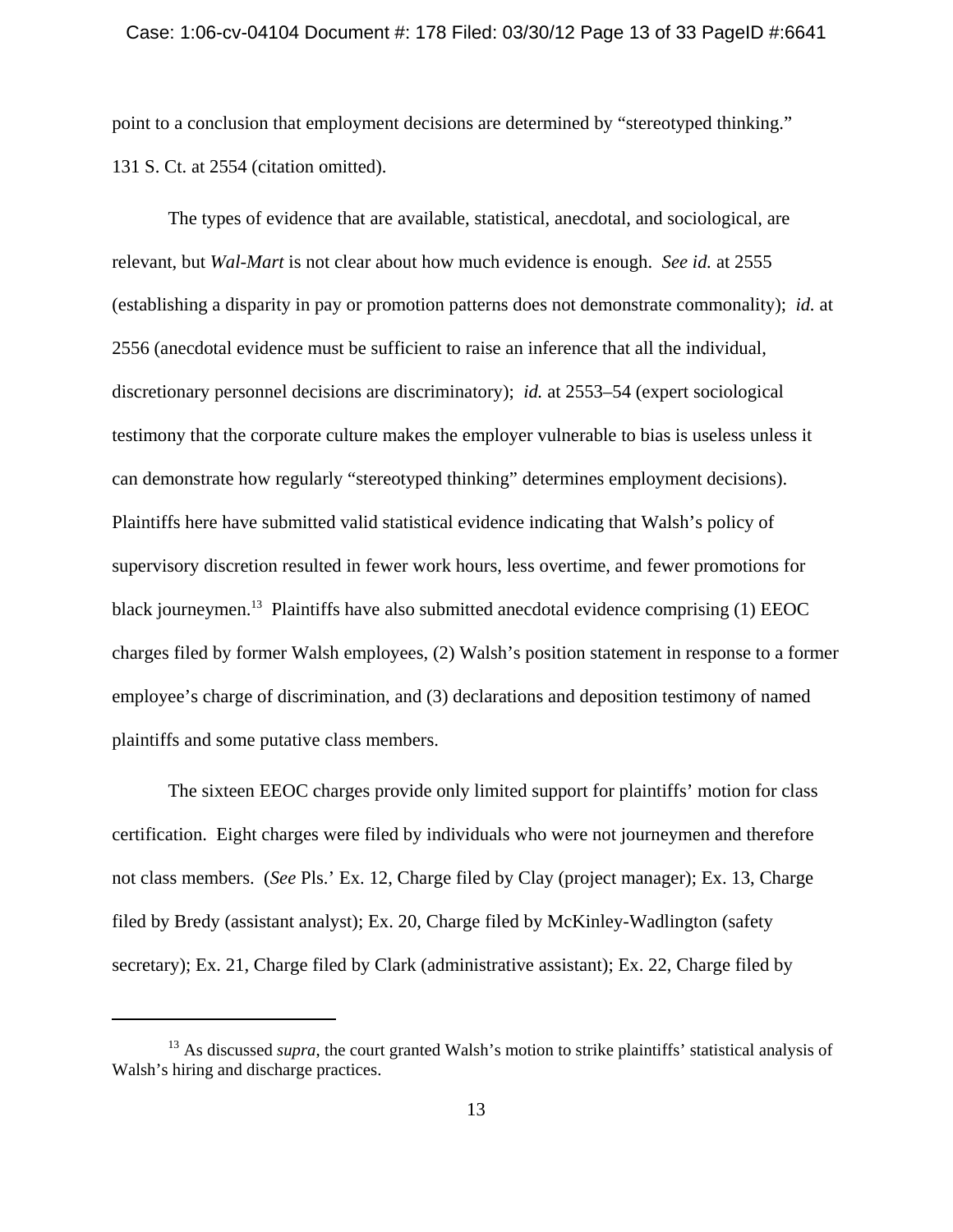#### Case: 1:06-cv-04104 Document #: 178 Filed: 03/30/12 Page 14 of 33 PageID #:6642

Jackson (project engineer); Ex. 23, Charge filed by Thompson (project engineer); Ex. 24, Charge filed by Melton (operating engineer); Ex. 25, Charge filed by McDuff (truck driver).) Plaintiffs have cited no evidence suggesting that complaints filed by individuals other than journeymen might be relevant to plaintiffs' class claims. Of the eight charges filed by journeymen, two involve allegations of racial harassment and intimidation that would only support plaintiffs' hostile work environment claim.<sup>14</sup> (*See* Pls.' Ex. 9, Charge filed by Thompson; Ex. 10, Charge filed by Britt.) Two other journeymen claimed that they had been denied hire in August and September 2000, possibly by the same supervisor. (*See* Pls.' Ex. 11, Charge filed by Reed (denied hire by "Bob Cooney"); Ex. 19, Charge filed by Sutton-Paskett (denied hire by "Bob Cohen").) The four remaining charges allege discriminatory layoff or discharge but do not name a specific work site or supervisor. (*See* Pls.' Ex. 14, Charge filed by Peoples; Ex. 16, Charge filed by Hickman; Ex. 17, Charge filed by Smith; Ex. 18, Charge filed by Rowe.)

Walsh's position paper regarding a charge of discrimination filed by Devell Brittmon, a journeyman, indicates that Brittmon alleged that he had been laid off after taking an extended medical leave from the Park Place project in 2001. (*See* Pls.' Ex. 15 at WALSH000779.) It also appears that Brittmon alleged that he had been denied work at "several other" construction sites. (*Id.* at WALSH000780.)

Finally, Walsh has submitted declarations and deposition testimony from Guy Sutton, Eddie Lucas, Keith Hudson, Marvin Greene, Jeff Carroll, and Wallace Bolden, all of whom are putative class members or named plaintiffs. Sutton testified that blacks were required to do more

 $14$  Carla Rowe did not specify her position, but she alleged that her wrist was "broken during work" and stated that she was laid off after she requested work from a white superintendent. (*See* Pls.' Ex. 18.) These allegations suggest that she was a journeyman laborer.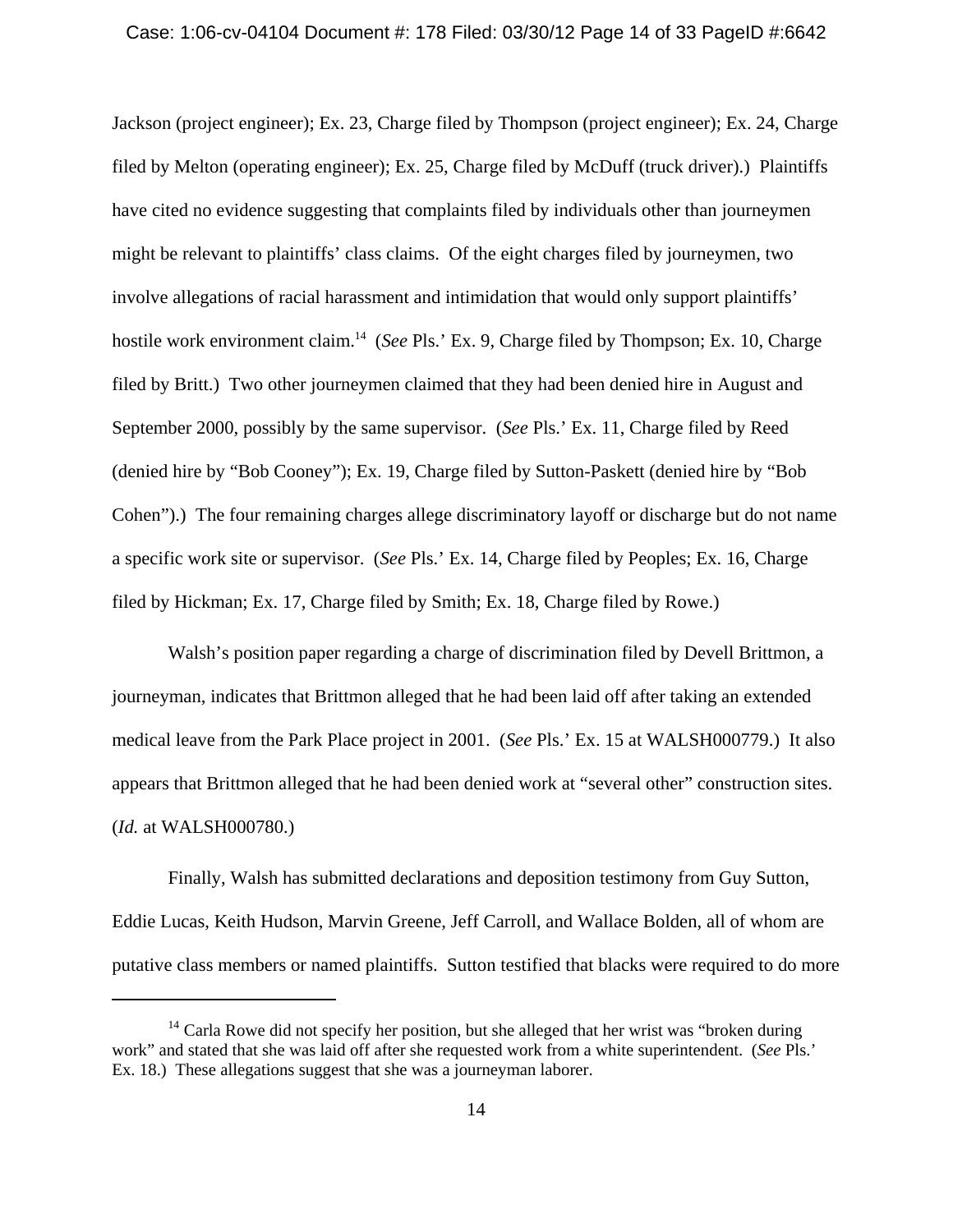#### Case: 1:06-cv-04104 Document #: 178 Filed: 03/30/12 Page 15 of 33 PageID #:6643

heavy lifting and strenuous work than non-blacks. Hudson, Greene, and Carroll testified that blacks were laid off more frequently than non-blacks at the Cook County Hospital, The Heritage, The Columbian, Millennium Park, and Brooks Homes sites. Bolden, Greene, Hudson, and Lucas testified that blacks did not get as many hours or as much overtime as non-blacks at the Skybridge, McCormick Place, Millennium Park, Brooks Homes, Cook County Hospital, The Heritage, and The Columbian sites.

Despite the lack of guidance on the type and quantity of evidence that would be sufficient, this court concludes that plaintiffs fall short of the threshold. *Wal-Mart* indicates that plaintiffs' limited statistical evidence, which is the only evidence of company-wide disparities at Walsh, does not demonstrate that there was a common practice of intentional discrimination at Walsh's individual work sites, which is the key issue presented by plaintiffs' disparate treatment claims. *See* 131 S. Ct. at 2554 (because of the subjective nature of each supervisor's employment decisions, "demonstrating the invalidity of one manager's use of discretion will do nothing to demonstrate the invalidity of another's"); *id.* at 2555–56. Plaintiffs have not submitted any anecdotal evidence to support their claim for failure to promote. Plaintiffs' anecdotal evidence of discriminatory work hours and overtime practices is limited to seven out of the 262 construction sites that Walsh operated during the relevant time period. Their anecdotal evidence of discriminatory layoff and termination practices is limited to five constructions sites. This showing is too weak to support the conclusion that there will be a common question of whether supervisors at all of Walsh's construction sites engaged in "stereotyped thinking" that adversely affected black journeymen. *See Wal-Mart*, 131 S. Ct. at 2556  $\&$  n.9. The court will not certify a disparate treatment class.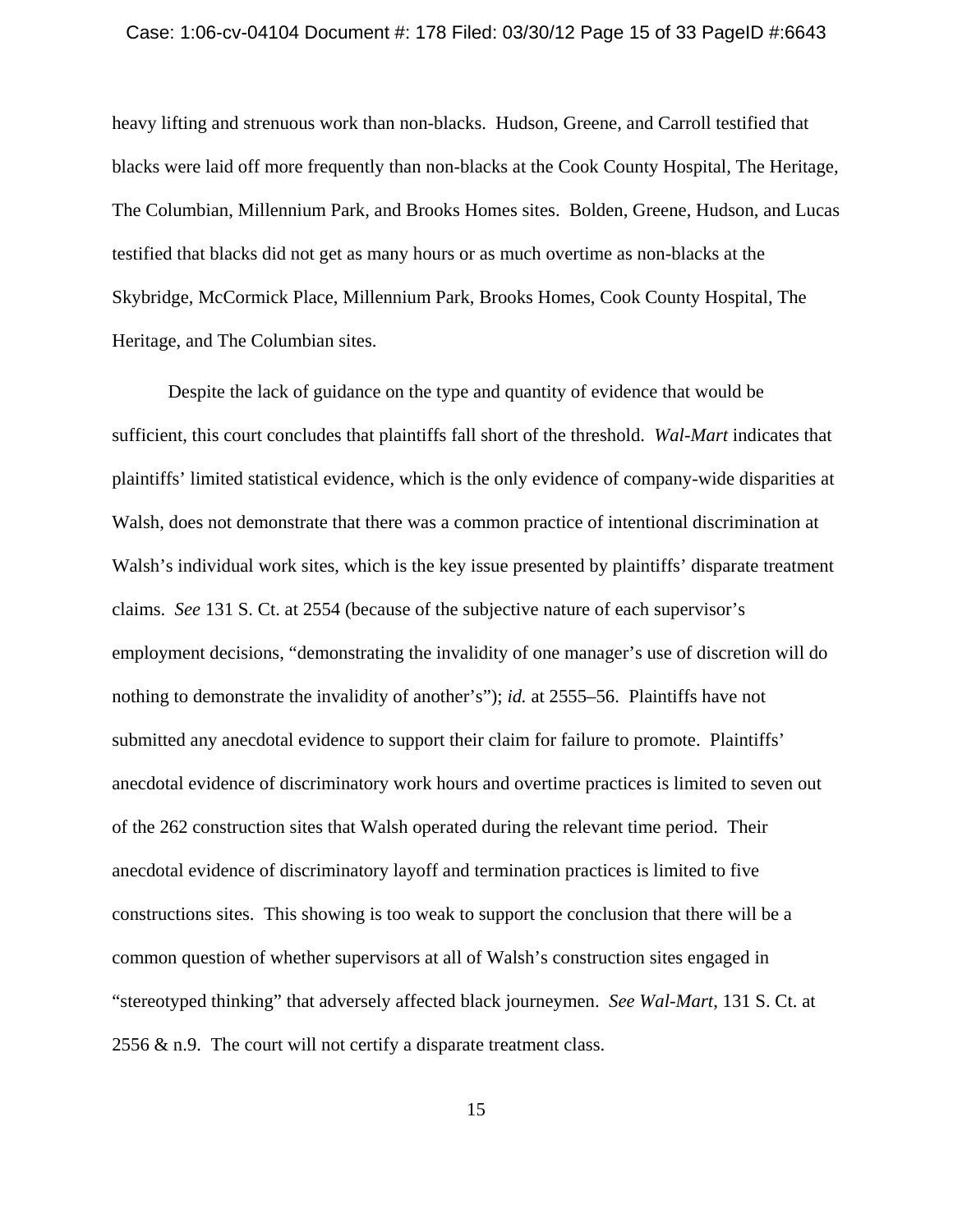# **B. Disparate Impact Class**

Disparate impact liability is premised on the notion that a facially neutral policy results in discrimination against members of a protected class. *Teamsters*, 431 U.S. at 355 n.15 & 336. It does not require proof of discriminatory intent, alleviating the plaintiffs' burden of proof compared to a disparate treatment claim. *See Griggs* v. *Duke Power Co.*, 401 U.S. 424, 431, 91 S. Ct. 849, 28 L. Ed. 2d 158 (1971) ("If an employment practice which operates to exclude Negroes cannot be shown to be related to job performance, the practice is prohibited."); *see also Allen* v. *City of Chicago*, 351 F.3d 306, 311 (7th Cir. 2003) ("To succeed on a disparate impact claim, plaintiffs bear the burden of showing that a particular employment practice causes a disparate impact on the basis of race. Once this impact is shown, the defendant must demonstrate that the practice is job related and consistent with business necessity." (quotations and citations omitted)). Certainly, the types of evidence described in *Wal-Mart* are all relevant, although valid statistical analysis is essential. Anecdotal evidence is more likely to demonstrate that the disparity is spread throughout the company. *See Ross*, 667 F.3d at 909–10 (in wage and hour case, plaintiffs had demonstrated commonality of issue where they submitted declarations from ninety-six potential class members, who together worked at approximately eighty-three percent of the defendant's Illinois branches).

Plaintiffs rely on the same evidence, summarized *supra*, to support certification of their disparate treatment and disparate impact claims. Although this evidence is not sufficient to support certification of a disparate treatment class, it does support the conclusion that there are common questions of law or fact with respect to a subset of plaintiffs' disparate impact classes.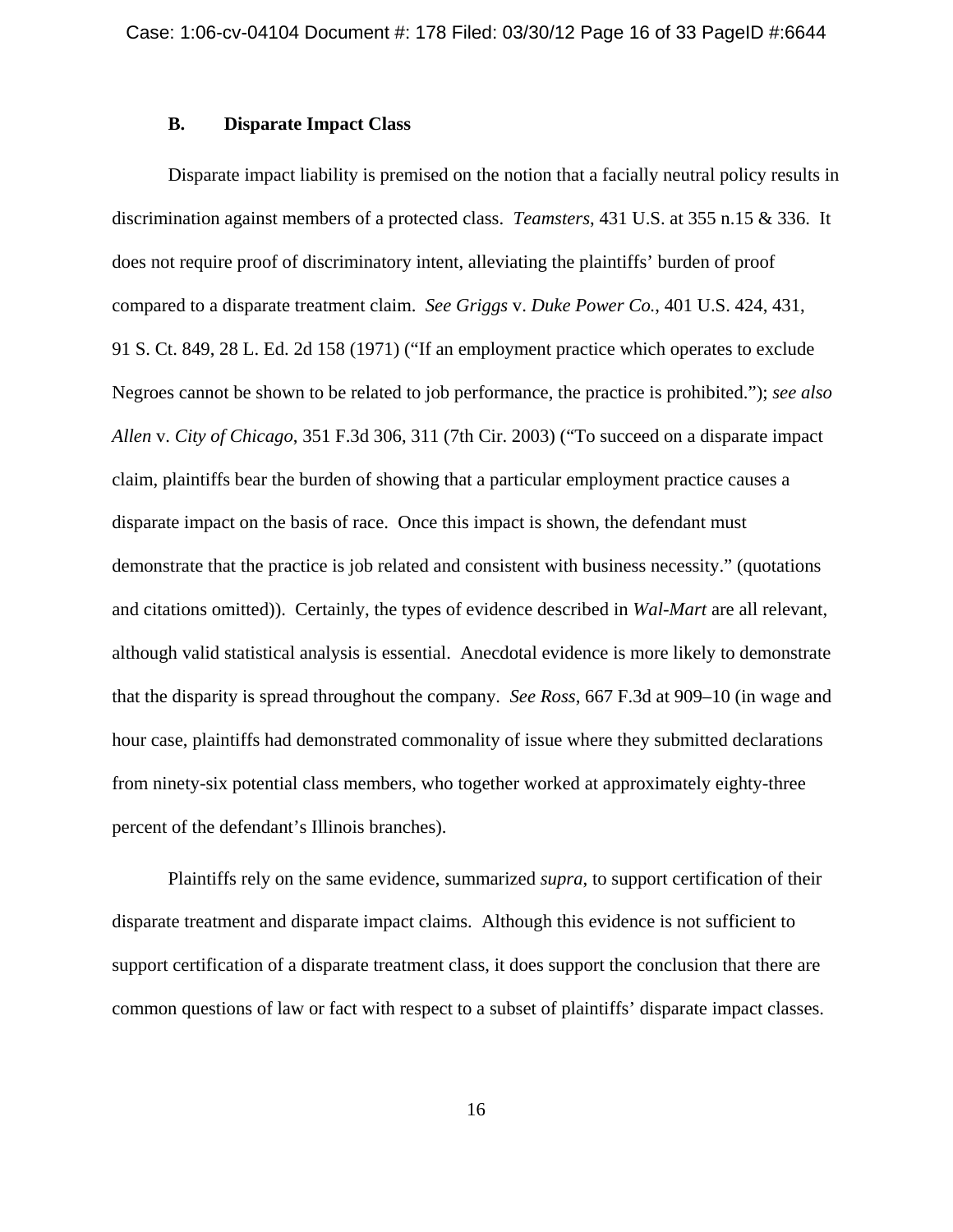#### Case: 1:06-cv-04104 Document #: 178 Filed: 03/30/12 Page 17 of 33 PageID #:6645

Specifically, plaintiffs have demonstrated that Walsh's official policy is to allow superintendents and foremen complete discretion in assigning work hours and overtime. Although journeymen have the right to refuse overtime, because it is voluntary, there is no evidence that journeymen are entitled to request additional overtime if they do not feel that it is being distributed fairly.<sup>15</sup> According to plaintiffs, Walsh's superintendents and foremen tend to offer overtime and work hours to non-black journeymen in the first instance. This allegation is supported by statistical analysis showing that black journeymen, on average, receive fewer hours than non-black journeymen. To paraphrase *McReynolds*, whether Walsh's policy of allowing foremen and superintendents to assign work hours and overtime without reference to any objective criteria has a negative impact on black journeymen, and whether this policy is justified by business necessity, are issues common to the entire class. *See* 2012 WL 592745, at \*7–8. An individualized assessment of each journeyman's circumstances is not necessary to determine that Walsh's company-wide policy results in the denial of work hours and overtime pay. *See Ross*, 667 F.3d at 910.

Plaintiffs have also demonstrated that there are common issues of fact with respect to the promotion class. Walsh does not contest plaintiffs' assertion that a supervisor's decision to promote a journeyman to the foreman position is completely discretionary and that Walsh does not have any objective promotion criteria in place. According to plaintiffs, this is an employment decision made by top management that results in discrimination against black

<sup>&</sup>lt;sup>15</sup> For example, when one of Walsh's senior project managers was asked whether there is anything he does to make sure that project overtime is being assigned fairly, he responded, "Usually it's done by, you know, who wants to work it, who's available to work it. You know, so it usually kind of goes voluntarily." (Def.'s Ex. 9, Logan Dep. at 73.)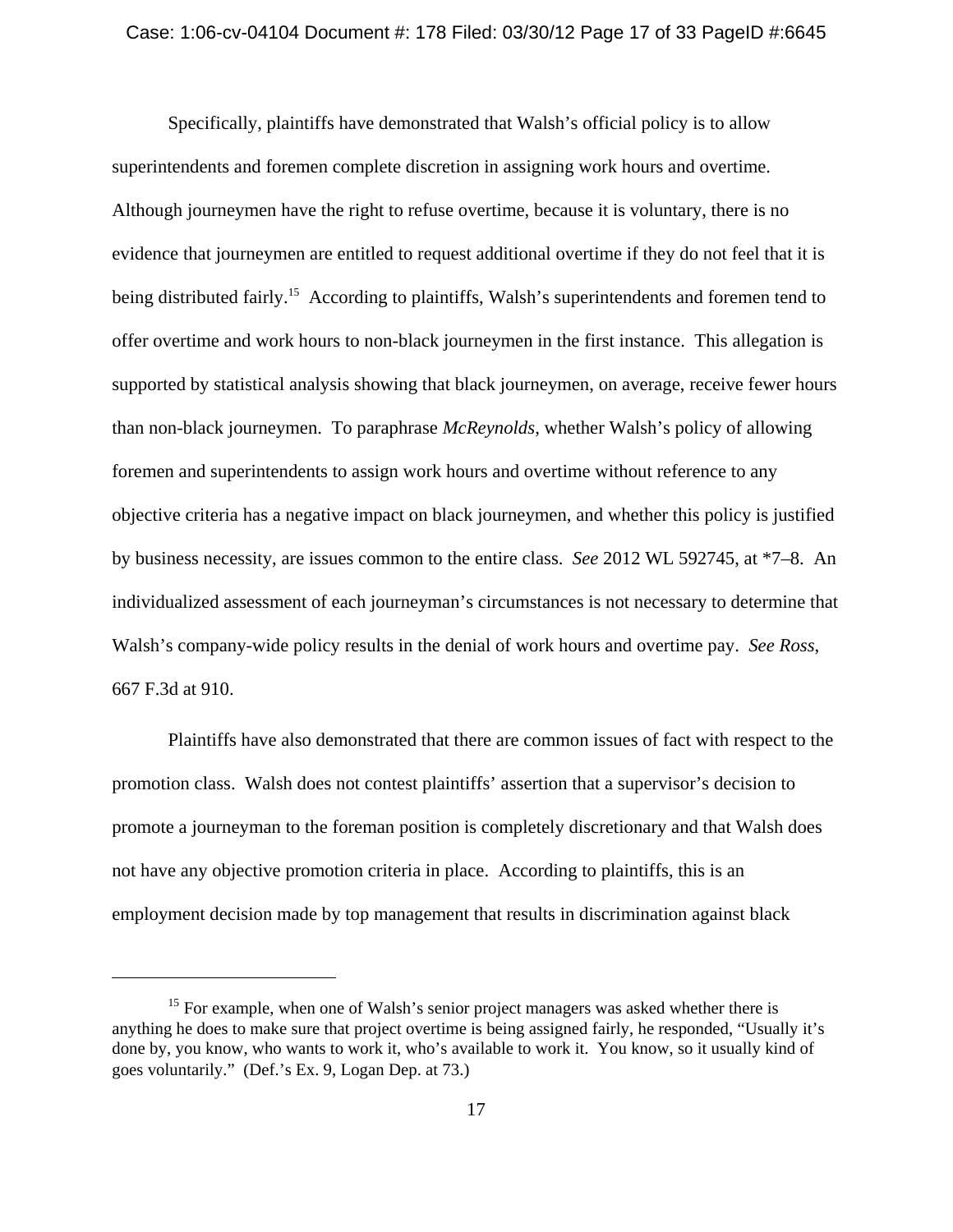#### Case: 1:06-cv-04104 Document #: 178 Filed: 03/30/12 Page 18 of 33 PageID #:6646

journeymen. Whether Walsh's policy of allowing foremen and supervisors to make promotion decisions without reference to any objective criteria, and whether this policy is justified by business necessity, are issues common to the entire class. *See McReynolds*, 2012 WL 592745, at  $*7-8.$ 

Plaintiffs have not, however, established that there are issues common to the layoff/termination or hire/rehire classes. The court has granted Walsh's motion to exclude Smith's analysis of Walsh's termination, hire, and rehire data. Without any valid statistical evidence, plaintiffs are left with a handful of anecdotes that relate to a small fraction of Walsh's construction sites. Given the myriad supervisors and employment decisions at issue, this is not enough to demonstrate that there is a "common nucleus of operative fact," *Rosario*, 963 F.2d at 1018, among the class grievances. Indeed, plaintiffs do not even argue that the court may certify their proposed classes if it rules that Smith's expert report is inadmissible. Accordingly, plaintiffs' motion to certify a layoff/termination class and hire/rehire class will be denied.

# **C. Hostile Work Environment Class**

In order to succeed on their hostile work environment claim, plaintiffs will need to prove (1) that harassment was based on race; (2) that it was subjectively and objectively hostile; (3) that it is sufficiently severe or pervasive to interfere with an employee's ability to perform assigned duties; and (4) that there is a basis for employer liability. *See, e.g.*, *Mason* v. *S. Ill. Univ. at Carbondale*, 233 F.3d 1036, 1043 (7th Cir. 2000). A hostile work environment claim, like a disparate impact claim, does not require proof of discriminatory intent. *See Huff* v. *Sheahan*, 493 F.3d 893, 902–03 (7th Cir. 2007). An employer can avoid liability for a supervisor's harassing conduct if no tangible employment action was taken and it can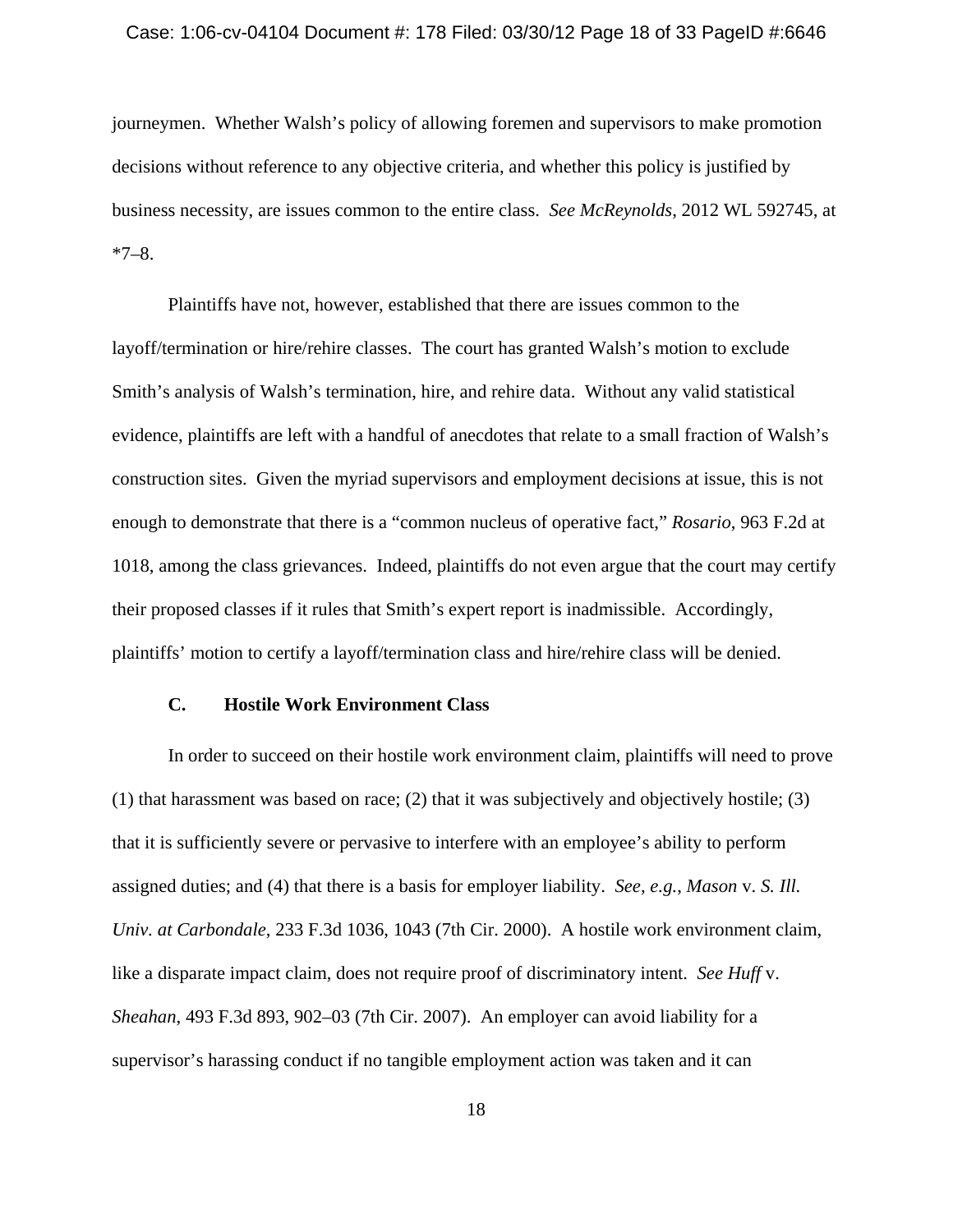#### Case: 1:06-cv-04104 Document #: 178 Filed: 03/30/12 Page 19 of 33 PageID #:6647

demonstrate (1) that it exercised reasonable care to prevent and correct any harassing behavior, and (2) that the plaintiff employee unreasonably failed to take advantage of any preventive or corrective opportunities. *See Huff*, 493 F.3d at 898–901 (discussing *Burlington Indus., Inc.* v. *Ellerth*, 524 U.S. 742, 118 S. Ct. 2257, 141 L. Ed. 2d 633 (1998); *Faragher* v. *City of Boca Raton*, 524 U.S. 775, 118 S. Ct. 2275, 141 L. Ed. 2d 662 (1998)). Prior to *Wal-Mart*, numerous courts recognized that whether there is an "overarching and pervasive hostile work environment" can present a common question of fact or law that satisfies Rule 23(a)(2). *See*, *e.g.*, *Smith* v. *Nike Retail Servs., Inc.,* 234 F.R.D. 648, 660 (N.D. Ill. 2006); *Wilfong* v. *Rent-A-Center, Inc.*, No. 00 CV 680, 2001 WL 1795093, at \*5 (S.D. Ill. Dec. 27, 2001); *Adams* v. *R.R. Donnelley & Sons*, Nos. 98 C 4025, 96 C 7717, 2001 WL 336830, at \*13 (N.D. Ill. Apr. 6, 2001); *Warnell* v. *Ford Motor Co.*, 189 F.R.D. 383, 387–88 (N.D. Ill. 1999); *Markham* v. *White*, 171 F.R.D. 217, 222–23 (N.D. Ill. 1997).

Plaintiffs have submitted voluminous testimony, affidavits, and the EEOC Investigative Memorandum showing that supervisors at the Skybridge and Park Place jobs referred to black employees as "niggers," "coons," "monkeys," "possums," "squirrels," "black-bitches," "black mother-fuckers," and other derogatory names. Blacks were also referred to as lazy and worthless employees who didn't want do any work. For example, plaintiffs' evidence indicates that Arthur Crummie, the carpenter's foreman on the Skybridge project, stated that he resented that he had to hire blacks and that Walsh didn't need the "monkeys" any more because he could give work to Mexicans, whom he referred to as the "new niggers." Plaintiffs have submitted evidence that Robert DeBoer, the supervisor of the Concrete Laborers Division, made similarly offensive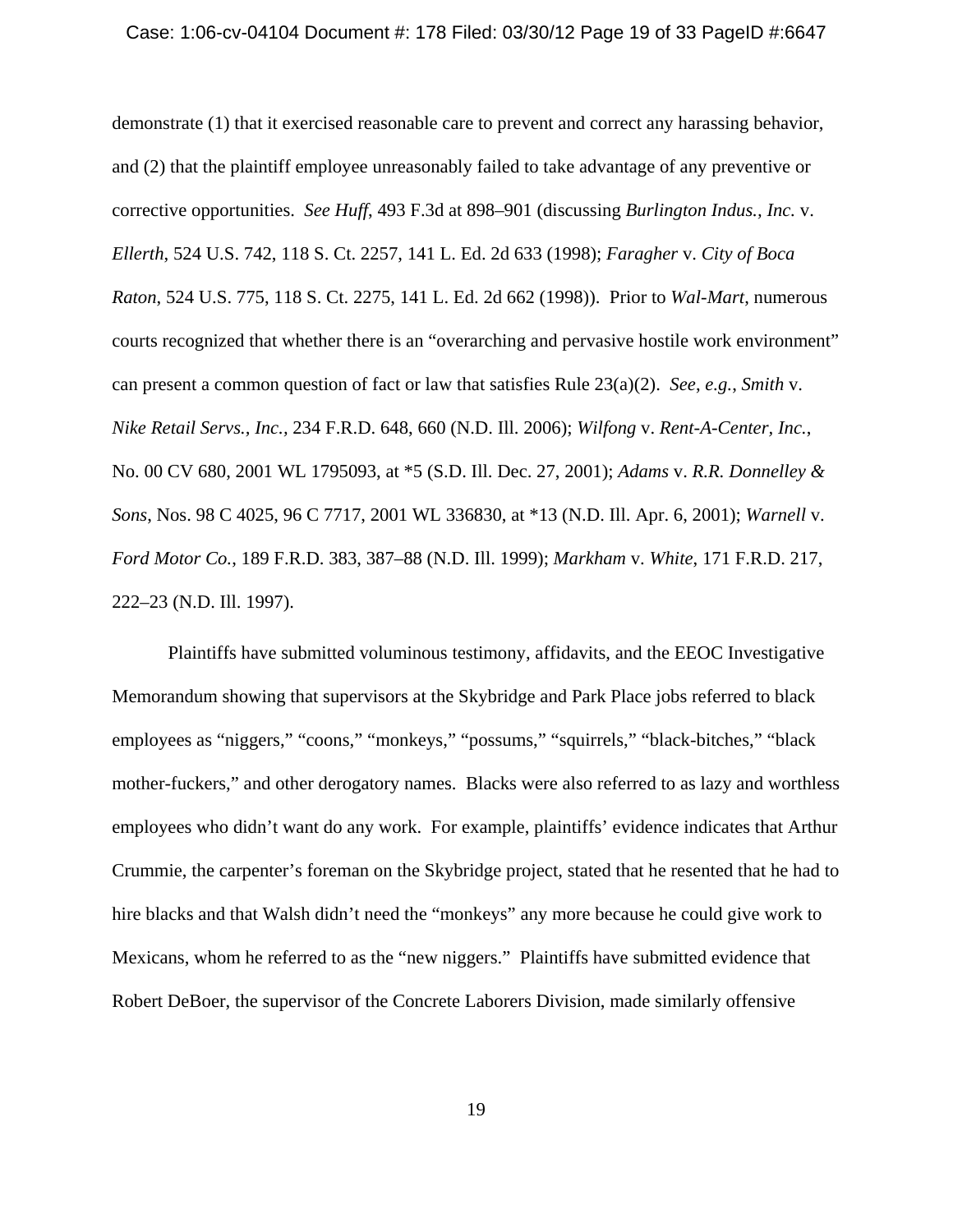comments and stated that black workers, in comparison to Hispanics and whites, were lazy and dirty.

The named plaintiffs also testify that they saw offensive graffiti in Walsh's portable toilets at multiple sites, including statements such as "niggers go home," swastikas, "KKK," and "sending you back to Africa." Employees saw multiple hangman's nooses at Walsh sites, including The Heritage and Millennium Park. Plaintiff James Gage testified that a noose was hanging from the ceiling of the break shanty at the Schaumburg site for about two weeks. (Gage Dep. at 33–35.)

Plaintiffs' evidence demonstrates that there is a common issue of fact as to whether Walsh management knew of its supervisors' harassing conduct at various construction sites and yet allowed supervisors to act with unfettered discretion on the job. The record makes clear that certain supervisors, such as Robert Kuna, were known by Walsh management to be overt racists but were unchastened and allowed to supervise multiple job sites over the course of several years.16 The evidence also indicates that other supervisors explicitly or implicitly condoned their

<sup>&</sup>lt;sup>16</sup> John Taheny, who was Kuna's supervisor at Skybridge, testified that he had heard rumors that Kuna was racist before they worked together. Taheny testified that Kuna was a "bigot" who used the word nigger "every other word" and that as a result Taheny "got him fired." Taheny further testified that he had to go to his boss to fire Kuna, even though he was Kuna's supervisor, because Kuna knew Dan Walsh and had "friends within the company."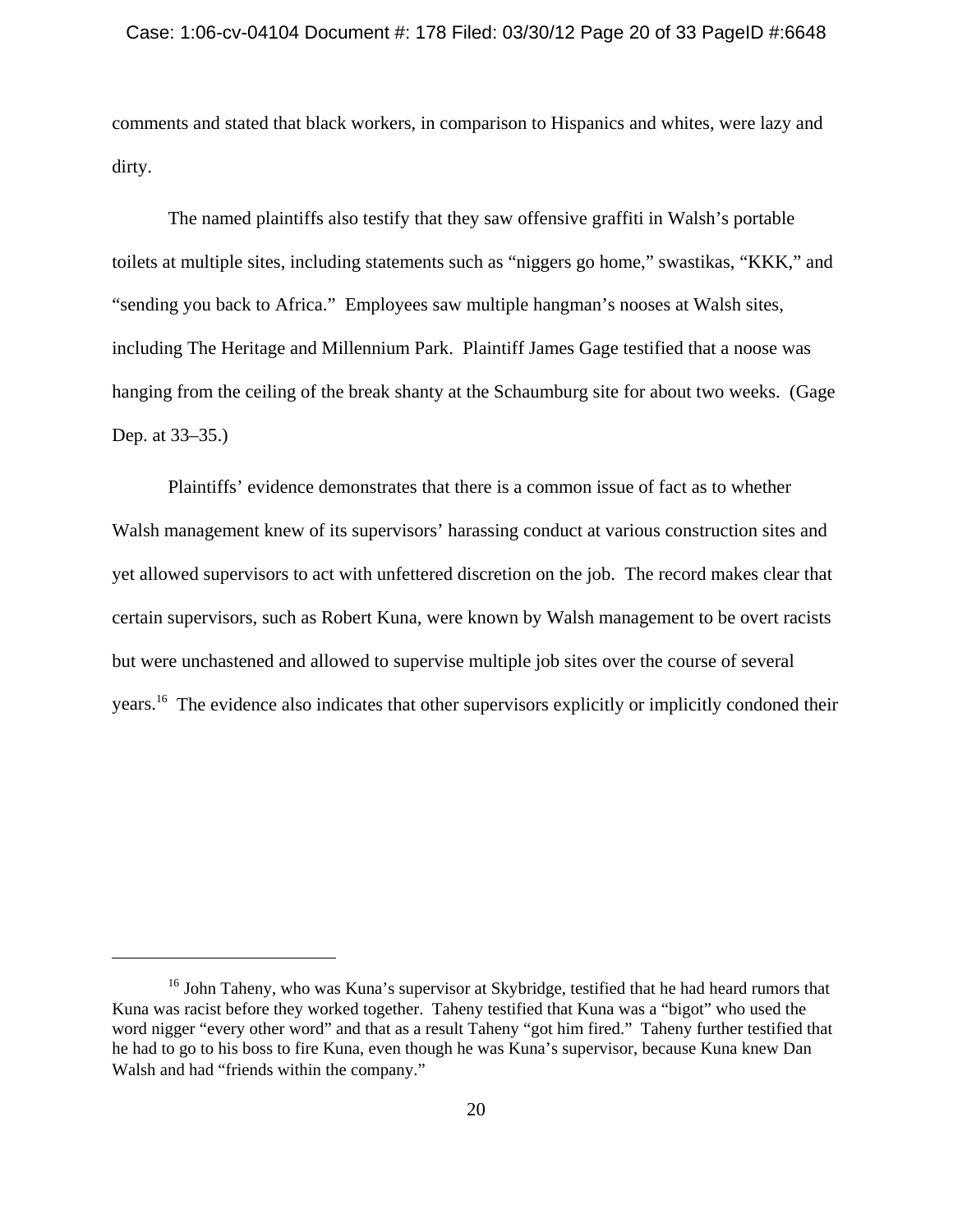### Case: 1:06-cv-04104 Document #: 178 Filed: 03/30/12 Page 21 of 33 PageID #:6649

colleagues' racist conduct.17 Plaintiffs have also submitted testimony that racial graffiti would stay up for days or weeks until people cleaned and emptied the port-a-johns.<sup>18</sup>

In addition, whether Walsh exercised reasonable care to prevent and correct any racial harassment will be an issue common to the class. It is significant that Walsh's construction supervisors would have worked on multiple construction sites over the course of the class period. Kuna, for example, testifies that he worked on thirteen different jobs between 1997 and 2002 and that he was rehired by Walsh in 2007, despite the EEOC's determination that he had contributed to a racially hostile work environment at Walsh. Given the cyclical nature of construction work, the frequent transfer of personnel between sites, and the complete lack of on-the-job oversight by corporate management, this case is not like the multi-facility or multi-division discrimination cases that Walsh relies upon in its opposition brief. *See Bennett* v. *Nucor Corp.*, 656 F.3d 802 (8th Cir. 2011); *Carlson* v. *C.H. Robinson Worldwide, Inc.*, No. Civ. 02-3780, 2005 WL 758602 (D. Minn. Mar. 31, 2005); *Reid* v. *Lockheed Martin Aeronautics Co.*, 205 F.R.D. 655 (N.D. Ga. 2001); *Faulk* v. *Home Oil Co., Inc.*, 184 F.R.D. 645 (M.D. Ala. 1999). Nor, for these same reasons, is it necessary for plaintiffs to show that racial harassment was explicitly supported by Walsh's corporate management in order to demonstrate a commonality of issue. *Compare with*

 $17$  Crummie testified that he had heard black employees complain about Kuna but that "so far as I'm concerned . . . it wasn't my business" because Kuna worked on "another job." Crummie conceded that people often referred to plaintiff Jackie White's crew as "the black crew" on the Skybridge project, because most of the other crews were white or Hispanic. Taheny testified that DeBoer, who managed the Concrete Laborers Division, "could have said the nigger word in front of me" but that it would not have been "in such a way that it would be taken as being an affront to anybody." When DeBoer was asked whether he had ever called a black employee a "nigger" during the EEOC investigation, he implausibly stated that he could not remember.

 $18$  Kuna stated that he frequently painted over graffiti with spray paint on Walsh job sites but that "here's the thing, I'm a project superintendent I'm not a fucking monitor of the toilets."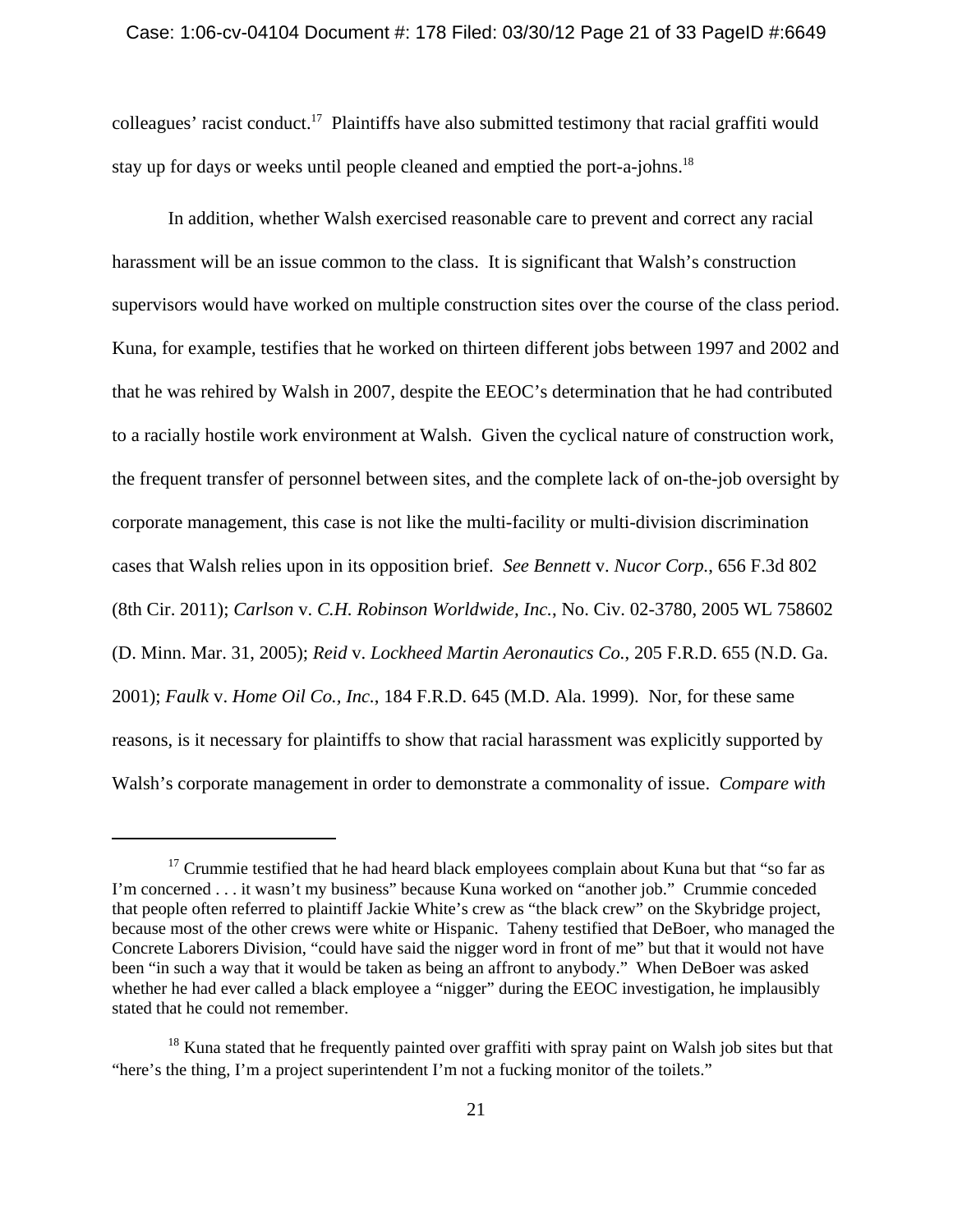*Adams*, 2001 WL 336830, at \*13. It is enough that Walsh's management allegedly knew of certain supervisors' harassing conduct yet nevertheless transferred these supervisors from job to job, over several years, without any oversight. Finally, Walsh makes much of the fact that some plaintiffs testified that they did not experience racial discrimination at every Walsh construction site. Whether this testimony precludes a finding of a hostile work environment is a merits  $i$ ssue.<sup>19</sup>

For all of these reasons, plaintiffs' hostile work environment class satisfies Rule 23(b)(2)'s commonality requirement. Plaintiffs class will be limited, however, to blacks who were worked on Walsh's construction sites, as opposed office employees or other support personnel.

# **II. Whether the Claims or Defenses of the Class Representatives are Typical of the Class**

The typicality requirement focuses on the class representatives. As the Supreme Court has acknowledged, however, "[t]he commonality and typicality requirements of Rule 23(a) tend to merge." *Falcon*, 457 U.S. at 158 n.13. In general, "[a] plaintiff's claim is typical if it arises from the same event or practice or course of conduct that gives rise to the claims of other class members and his or her claims are based on the same legal theory." *Keele*, 149 F.3d at 595 (quoting *De La Fuente* v. *Stokely-Van Camp, Inc.*, 713 F.2d 225, 232 (7th Cir. 1983)). The

 $19$  In addition, in doing so, Walsh overstates the significance of plaintiffs' testimony regarding the pervasiveness of discrimination at Walsh. Plaintiff Jackie White, for example, testified that Robert Kuna had harassed him while he was working on the Skybridge site. White admitted that he had previously worked with Kuna on five other projects, and that he didn't have any "clash-ins" with Kuna on the other jobs. White qualified this statement, however, by asserting that Kuna was a "serious, serious problem." When White was asked why Kuna "became such a problem just at Skybridge" he replied, "He probably was the same way all the time. It's just I just experienced it at the Skybridge."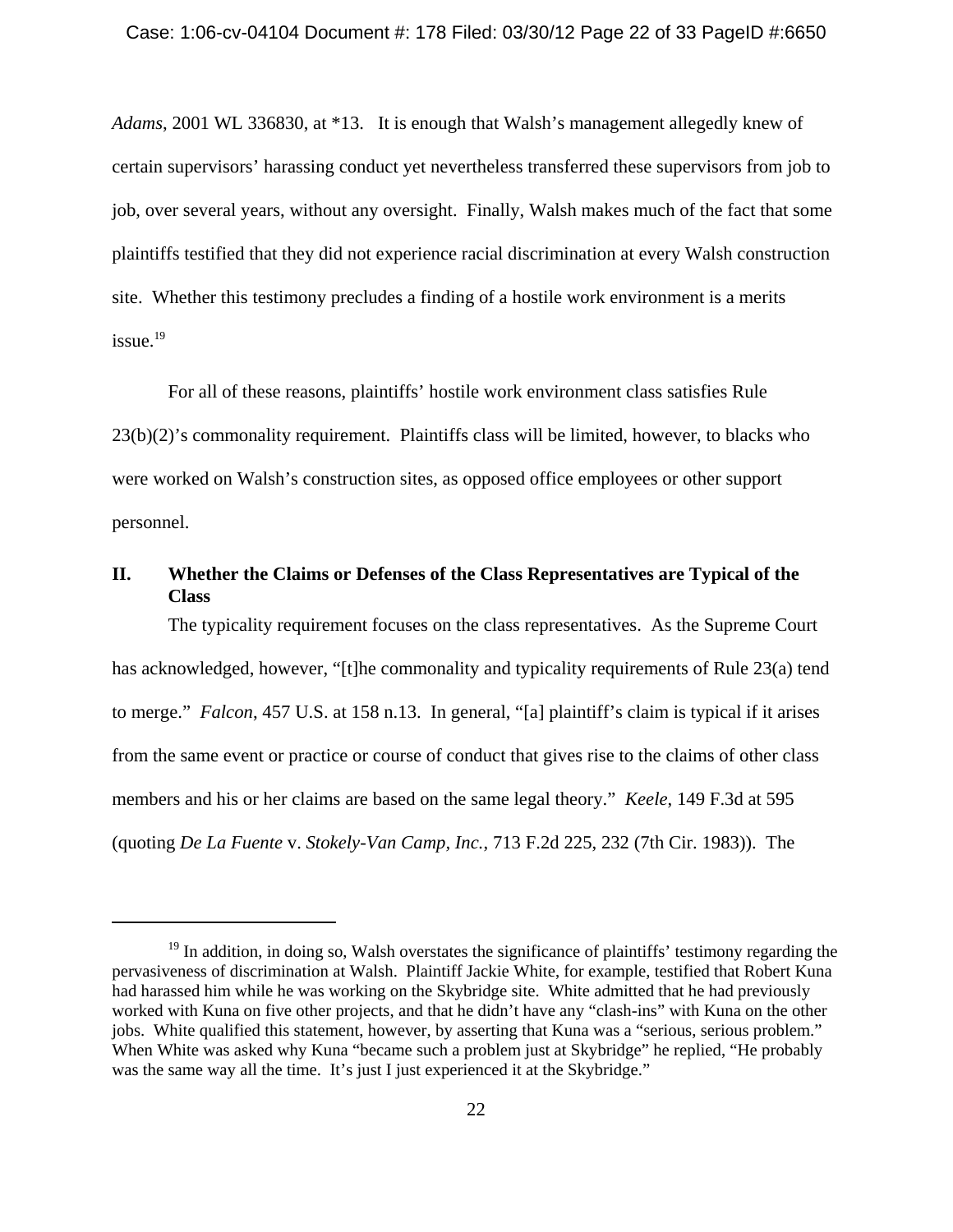#### Case: 1:06-cv-04104 Document #: 178 Filed: 03/30/12 Page 23 of 33 PageID #:6651

existence of defenses against certain class members does not defeat typicality. *Wagner* v. *NutraSweet Co.*, 95 F.3d 527, 534 (7th Cir. 1996).

# **A. Disparate Impact Work Hours/Compensation Class and Promotion Class**

The class representatives, along with the unnamed class members, were subject to the same allegedly unlawful employment practice. Their claims are based on the same legal theory and are subject to the same defenses. Although differences in class representatives' and the class members' injuries and treatment times are undeniable, this is not fatal to a finding of typicality as "[t]ypical does not mean identical." *Gaspar* v. *Linvatec Corp.*, 167 F.R.D. 51, 57 (N.D. Ill. 1996).

Walsh argues that some of the plaintiffs' claims are not typical of the class because in certain years they exceeded the average hours worked by all laborers employed by Walsh in the Chicago Metropolitan area, or worked at or near the average. In addition, some plaintiffs received more overtime than the average laborer in certain years. These objections relate to damages, not theories of liability or applicable defenses. Plaintiffs' disparate impact claims are governed by the same legal theories and will be subject to the same common proof as the class members' claims. Therefore plaintiffs' proposed work hours/compensation class and promotion class satisfy Rule 23(a)(3)'s typicality requirement.

# **B. Hostile Work Environment Class**

Plaintiffs' proposed hostile work environment also satisfies Rule 23(a)(3)'s typicality requirement. Plaintiffs, along with the unnamed class members, were subject to the same alleged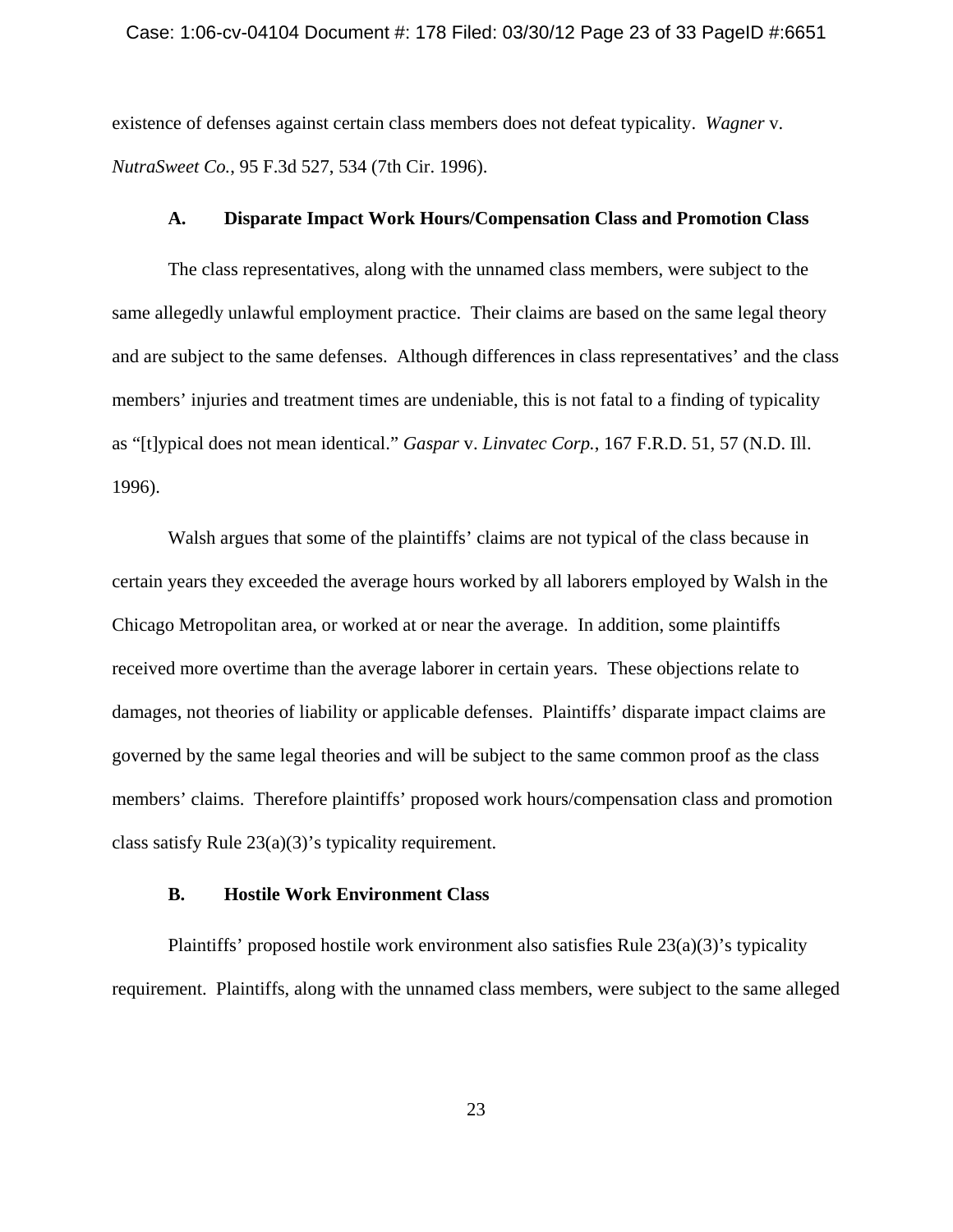hostile work environment. The same legal theories and defenses are relevant to their claims. Therefore plaintiffs' claims are typical of the class.

# **III. Adequacy of Class Representatives**

To meet Rule 23's adequacy of representation requirement, "the representative must be able to 'fairly and adequately protect the interests of the class.'" *Keele*, 149 F.3d at 594 (quoting Fed. R. Civ. P.  $23(a)(4)$ ). The requirement has "two parts: 'the adequacy of the named plaintiff's counsel, and the adequacy of representation provided in protecting the different, separate, and distinct interest' of the class members." *Retired Chicago Police Ass'n* v. *City of Chicago*, 7 F.3d 584, 598 (7th Cir. 1993) (quoting *Sec'y of Labor* v. *Fitzsimmons*, 805 F.2d 682, 697 (7th Cir. 1986) (en banc)). Walsh does not contest the adequacy of plaintiffs' class counsel. Nor does Walsh challenge the adequacy of the class representatives with respect to the hostile work environment class.

With respect to the disparate impact classes, Walsh argues (1) that Jackie White and Bolden cannot be class representatives for a work hours/overtime class because they were employed as foremen during the relevant time period, and (2) none of the named plaintiffs can represent a promotion class because they do not allege that they were denied a promotion while they were working at Walsh. Both of these arguments raise issues relating to plaintiffs' standing to sue as class representatives.

To have standing to sue as a class representative, a plaintiff "must be part of that class, that is, he must possess the same interest and suffer the same injury shared by all members of the class he represents." *Keele*, 149 F.3d at 592–93 (quoting *Schlesinger* v. *Reservists Comm. to Stop the War*, 418 U.S. 208, 216, 94 S. Ct. 2925, 41 L. Ed. 2d 706 (1974)); *E. Tex. Motor*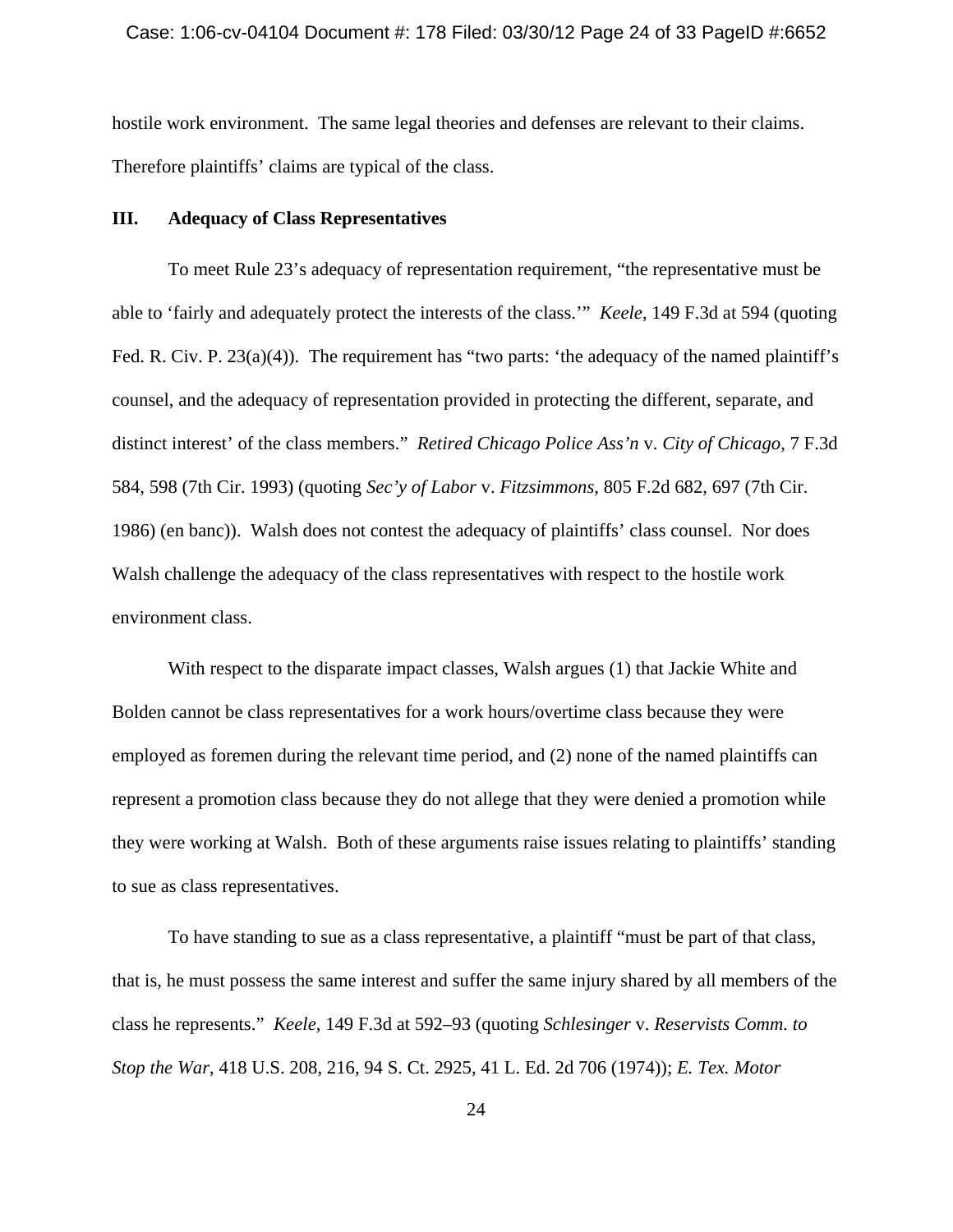#### Case: 1:06-cv-04104 Document #: 178 Filed: 03/30/12 Page 25 of 33 PageID #:6653

*Freight Sys. Inc.* v. *Rodriguez*, 431 U.S. 395, 403, 97 S. Ct. 1891, 52 L. Ed. 2d 453 (1977). Jackie White and Bolden cannot serve as class representatives because they were not employed as journeymen during the relevant time period. As discussed *supra*, in response to Walsh's supplemental submissions on *Wal-Mart*, plaintiffs have asserted that their proposed classes are limited to "a single job category (journeyman laborer)." (*See* Dkt. #162 at 3.) Plaintiffs' statistical evidence of work hours and overtime disparities is also limited to journeymen. Therefore White and Bolden, who were employed only as foremen, are not part of the class. Walsh raises no objection to the other class representatives under Rule 23(a)(4). Therefore the fact that Jackie White and Bolden cannot serve as class representatives does not defeat plaintiffs' motion for certification of a work hours and compensation class.

Plaintiffs' motion to certify a promotion class, on the other hand, must be denied. No named plaintiff alleges that he or she was denied a promotion at Walsh and none include a claim of failure to promote in their EEOC charge. (*See* Compl. Ex. A.) Therefore they are not members of the class they purport to represent and do not have standing to sue as class representatives. *See Harriston* v. *Chicago Tribune Co.*, 992 F.2d 697, 703–04 (7th Cir. 1993); *Ekanem* v. *Health & Hosp. Corp. of Marion Cnty., Ind.*, 724 F.2d 563, 572 (7th Cir. 1983). Moreover, plaintiffs have failed to submit anecdotal evidence suggesting that any unnamed class members intend to allege that they were qualified for a promotion that they did not receive. Plaintiffs' motion for certification of a promotion class will be denied for failure to meet the requirements of Rule 23(a)(4). *See Harriston*, 992 F.2d at 703–04.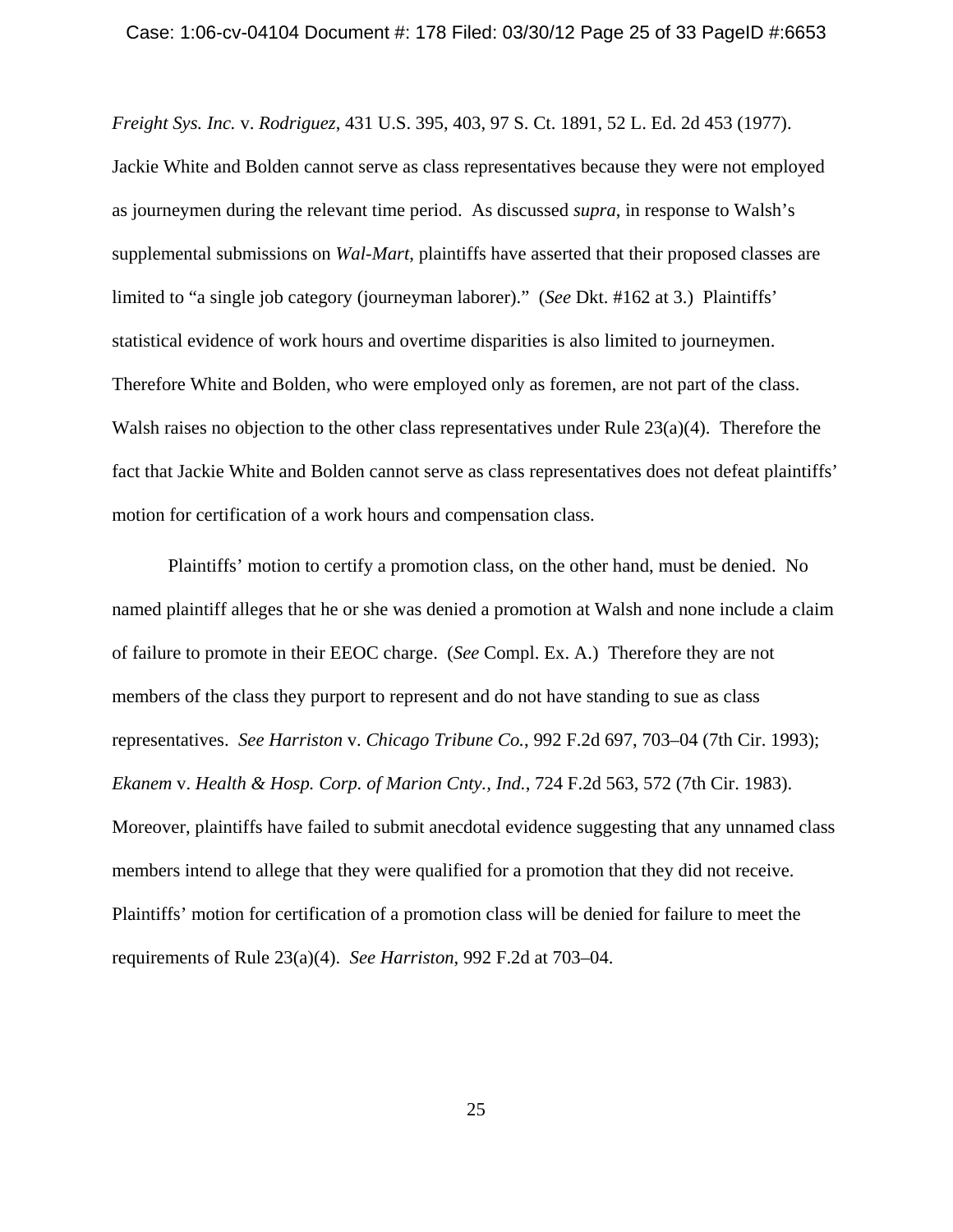# **IV. Whether Plaintiffs' Proposed Classes Meet the Requirements of Rule 23(b)**

Plaintiffs request monetary relief that includes back pay, front pay, lost benefits, preferential rights to jobs, compensatory damages, and punitive damages. (Compl. at 25–26.) They also request an injunction that would require Walsh to change its employment practices. Plaintiffs concede that the court cannot certify a Rule 23(b)(2) class that would provide all of these requested forms of relief because the monetary relief would not be "incidental" to the injunction. *See Wal-Mart*, 131 S. Ct. at 2557; *id.* at 2561 (Ginsburg, J., concurring in part and dissenting in part); *Randall* v. *Rolls-Royce Corp.*, 637 F.3d 818, 825–26 (7th Cir. 2011); *Jefferson* v. *Ingersoll Int'l Inc.*, 195 F.3d 894, 898–99 (7th Cir. 1999) (discussing *Allison* v. *Citgo Petroleum Corp.*, 151 F.3d 402 (5th Cir. 1998)).

The Seventh Circuit has instructed district courts to consider three alternatives for handling class action claims that, as here, request both an injunction and monetary relief. *See Lemon* v. *Int'l Union of Operating Eng'rs, Local No. 139, AFL-CIO*, 216 F.3d 577, 581 (7th Cir. 2000) (citing *Jefferson*, 195 F.3d at 898–99). First, the court may certify the entire proceeding under Rule 23(b)(3). *Id.* Second, the court may authorize divided certification of a Rule 23(b)(2) class for an injunction and a Rule 23(b)(3) class for damages. *Id.* Third, the court may certify a Rule 23(b)(2) class for an injunction and monetary relief but require notice and the opportunity to opt-out pursuant to its plenary authority under Rules 23(d)(2) and (d)(5). *Id.* at 582; *accord Allen* v. *Int'l Truck & Engine Corp.*, 358 F.3d 469, 471–72 (7th Cir. 2004); *but see* Joseph M. McLaughlin, *McLaughlin on Class Actions* § 5:20 (8th ed., updated Nov. 2011) (noting that the validity of "hybrid" classes after *Wal-Mart* is unclear). Plaintiffs request either the first or second option.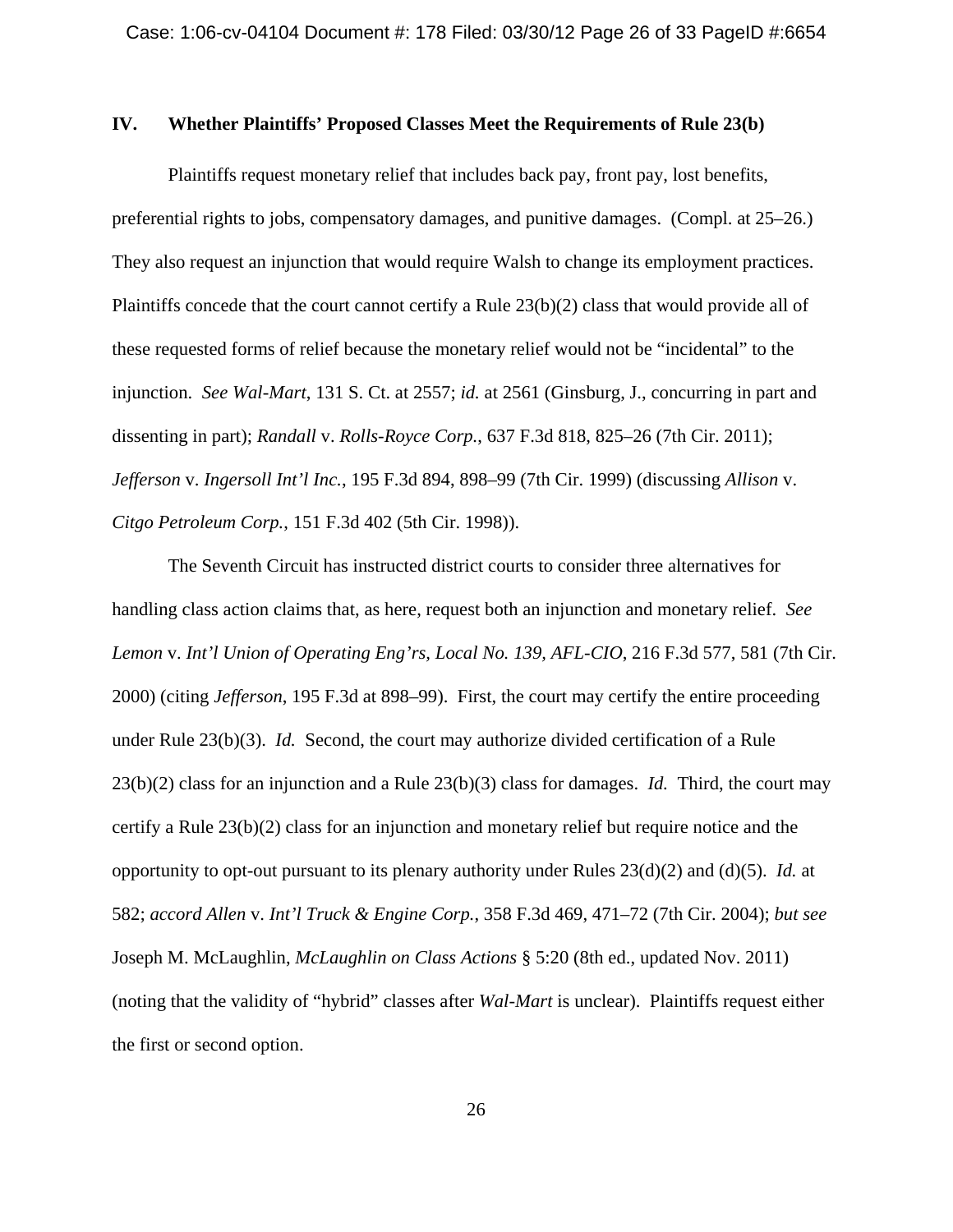# **A. Rule 23(b)(2)**

Certification under Rule  $23(b)(2)$  is appropriate where "the party opposing the class has acted or refused to act on grounds that apply generally to the class, so that final injunctive relief . . . is appropriate respecting the class as a whole." Fed. R. Civ. P. 23(b)(2). Walsh argues that the court cannot certify a Rule 23(b)(2) class because none of the named plaintiffs is currently employed at Walsh and therefore they lack standing to represent a class of plaintiffs seeking injunctive relief. The parties have cited district court cases that reach contrary conclusions as to whether former employees may represent a class seeking injunctive relief in an employment discrimination case. *Compare In re FedEx Ground Package Sys., Inc., Emp't Practices Litig.*, 273 F.R.D. 424, 438 (N.D. Ind. 2008) (former employees have standing); *Walker* v. *Bankers Life & Cas. Co.*, No. 06 C 6906, 2007 WL 2903180, at \* 7 (N.D. Ill. Oct. 1, 2007) (same); *Ladegaard* v. *Hard Rock Concrete Cutters, Inc.*, No. 00 C 5755, 2000 WL 1774091, at \*6 (N.D. Ill. Dec. 1, 2000) (same); *with Butler* v. *Ill. Bell Tel. Co.*, No. 06 C 5400, 2008 WL 474367, at \*7 (N.D. Ill. Feb. 14, 2008) (former employees do not have standing); *Smith*, 234 F.R.D. at 666 (same); *Hawkins* v. *Groot Indus., Inc.*, No. 01 C 1731, 2003 WL 22057238, at \*2–3 (N.D. Ill. Sept. 2, 2003) (same). The Seventh Circuit has not addressed this issue. *Wal-Mart*, however, suggests that the Ninth Circuit was correct in concluding that the former employees in that case lacked standing to seek injunctive or declaratory relief. *See* 131 S. Ct. at 2559–60.

The court need not decide this thorny issue because it is clear that certification of a Rule 23(b)(2) class is not appropriate. *See Amchem Prods., Inc.* v. *Windsor*, 521 U.S. 591, 612–13, 117 S. Ct. 2231, 138 L. Ed. 2d 689 (1997) (because class certification issues were dispositive, Court did not reach Article III standing issues raised by objectors to class action settlement). In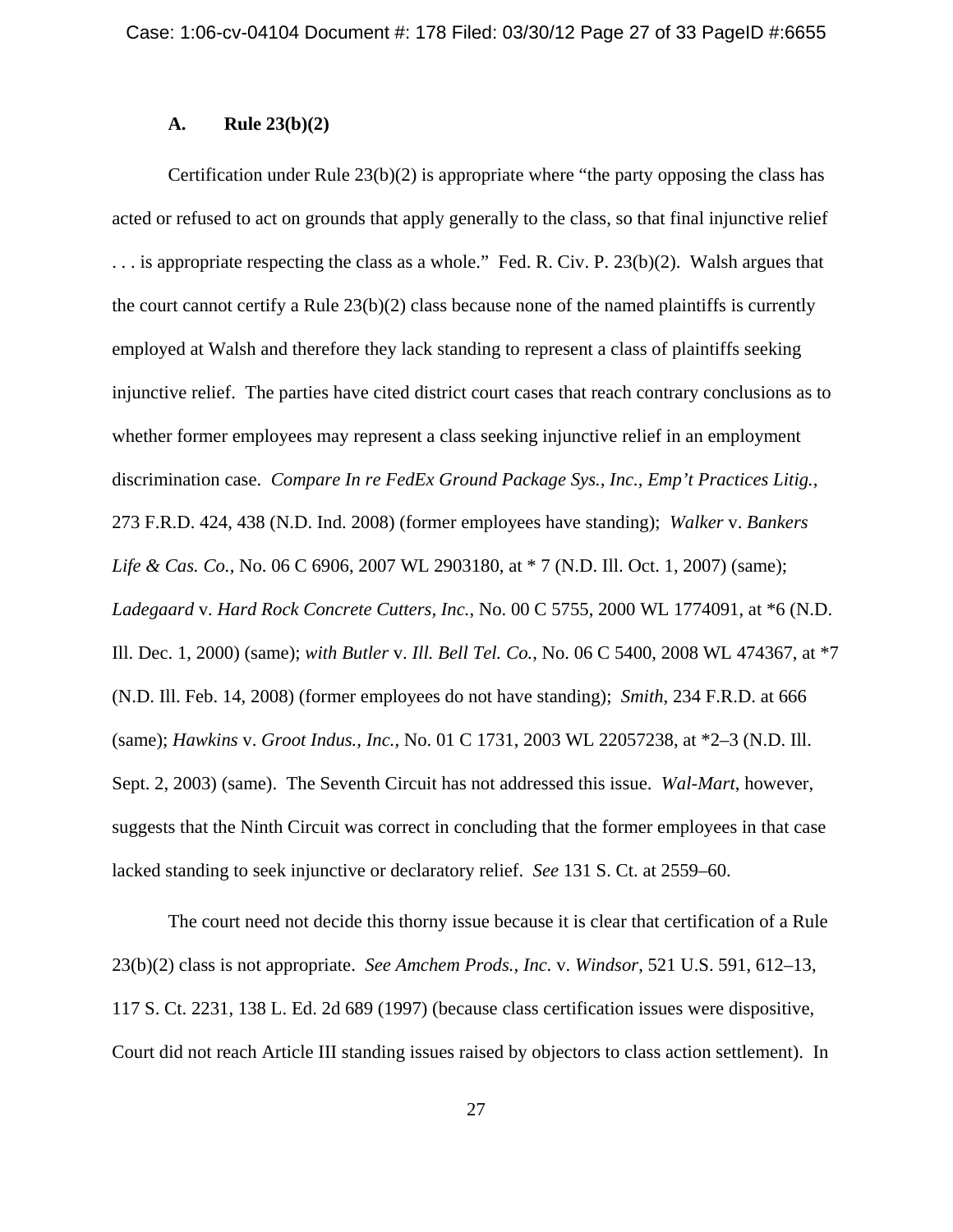#### Case: 1:06-cv-04104 Document #: 178 Filed: 03/30/12 Page 28 of 33 PageID #:6656

*Wal-Mart*, the Supreme Court emphasized that the validity of a Rule 23(b)(2) class depends on whether the injunctive relief is appropriate to the class "*as a whole*." *See* 131 S. Ct. at 2560 (quoting Fed. R. Civ. P.  $23(b)(2)$  (emphasis in original)). When a significant percentage of the class members are not current employees, injunctive relief will not benefit the entire class. *See id.* Given the transitory nature of construction work, it is likely that many class members, like the named plaintiffs, are no longer employed at Walsh. Therefore injunctive relief will not be appropriate to the class as a whole. Plaintiffs will only be permitted to seek class certification under Rule 23(b)(3).

## **B. Rule 23(b)(3)**

Rule 23(b)(3) provides that a class can be maintained if "questions of law or fact common to the members of the class predominate over any questions affecting only individual members, and . . . a class action is superior to other available methods for fairly and efficiently adjudicating the controversy." Fed. R. Civ. P.  $23(b)(3)$ . Issues that are relevant include (1) the class members' interests in individually controlling the prosecution or defense of separate actions, (2) the extent and nature of any ongoing litigation, (3) the desirability or undesirability of concentrating the litigation of plaintiffs' claims in this forum, and (4) the likely difficulties in managing a class action. Fed. R. Civ. P. 23(b)(3)(A)–(D). To determine whether predominance and superiority are satisfied, courts examine "the substantive elements of plaintiffs' claims, the proof necessary for those elements, and the manageability of trial on those issues." *Reed* v. *Advocate Health Care*, No. 06 C 3337, 2009 WL 3146999, at \*4 (N.D. Ill. Sept. 28, 2009) (citing *Simer* v. *Rios*, 661 F.2d 655, 672–73 (7th Cir. 1981)).

# **i. Disparate Impact Work Hours/Compensation Class**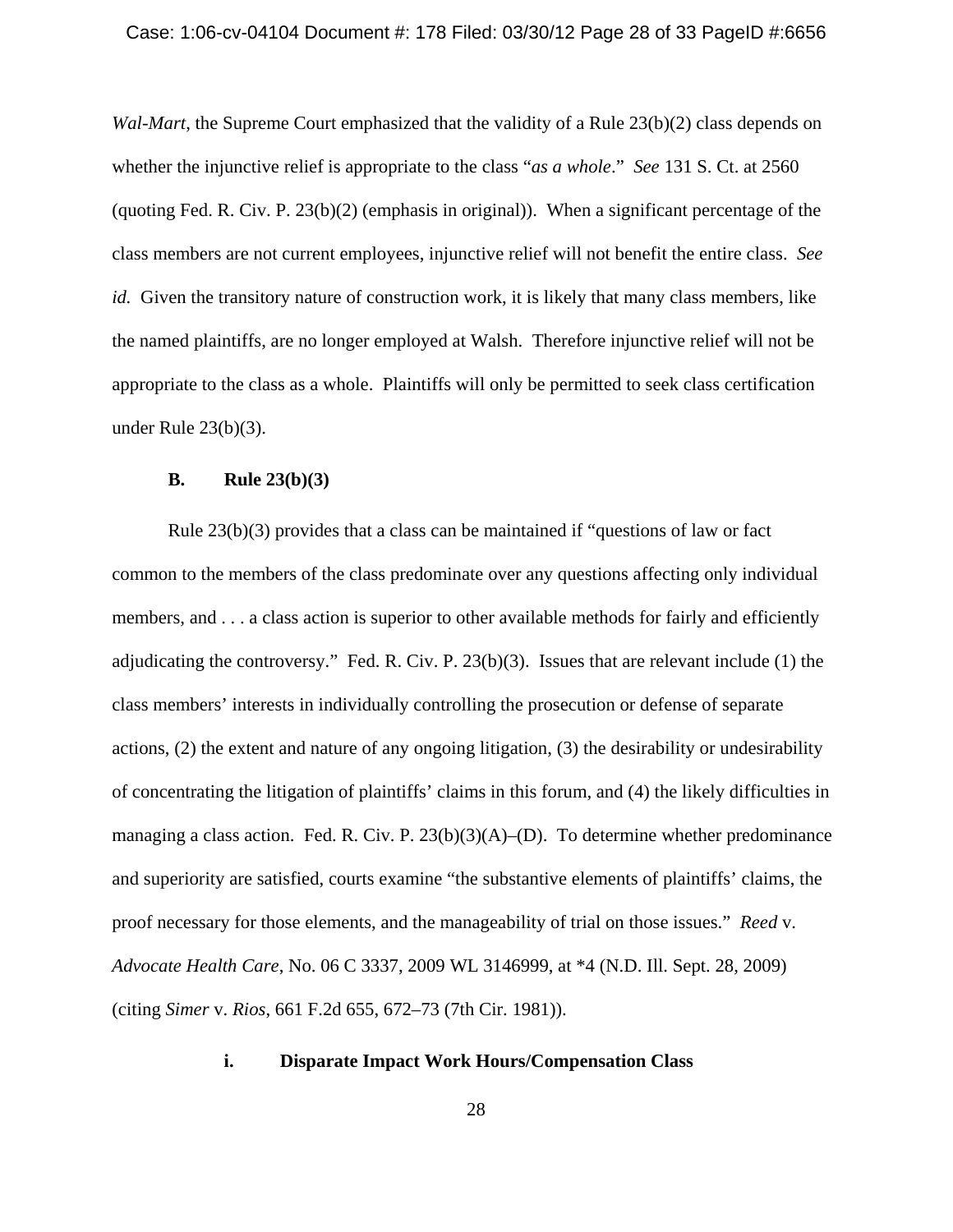#### Case: 1:06-cv-04104 Document #: 178 Filed: 03/30/12 Page 29 of 33 PageID #:6657

To prevail on their disparate impact claim, plaintiffs will need to show that Walsh's policy of supervisory discretion resulted in a disparate impact on black journeymen. *See, e.g.*, *City of Chicago*, 351 F.3d at 311–12. Once this impact is shown, Walsh must demonstrate that the practice is justified by a "business necessity." *Id.* The burden then shifts back to plaintiffs to show that an alternative employment practice exists. *Id.* at 312.

All of the elements of plaintiffs' disparate impact claim are subject to common proof. The key issue will be the strength of plaintiffs' statistical evidence, and the same statistical evidence will be relevant to all of the class claims. Walsh's demonstration of a business necessity, and plaintiffs' attempt to rebut that showing, will also be subject to common proof for all of the putative class members' claims.

Walsh argues that common issues will not predominate because each plaintiffs' claim will require individualized proof of their supervisor's discriminatory intent and the circumstances under which they were denied work hours or overtime. The issue of intent relates to plaintiffs' disparate treatment claims, which will not be certified for class action proceedings. Walsh's concern about the individual circumstances of each plaintiff relates primarily to the issue of damages. In general, however, courts focus on issues relating to liability, not damages, when determining whether the predominance requirement has been met. *See Arreola* v. *Godinez*, 546 F.3d 788, 801 (7th Cir. 2008); *Kohen* v. *Pac. Inv. Mgmt. Co.*, 244 F.R.D. 469, 480 (N.D. Ill. 2007), *aff'd*, 571 F.3d 672, 677 (7th Cir. 2010); *Fletcher* v. *ZLB Behring LLC*, 245 F.R.D. 328, 332 (N.D. Ill. 2006); *Katz* v. *Comdisco, Inc.*, 117 F.R.D. 403, 412 (N.D. Ill. 1987); *see also Federal Practice & Procedure* § 1778 (3d ed. updated through 2011); 5 *Moore's Federal Practice – Civil* § 23.45 (3d ed. updated through 2012). To the extent such inquiries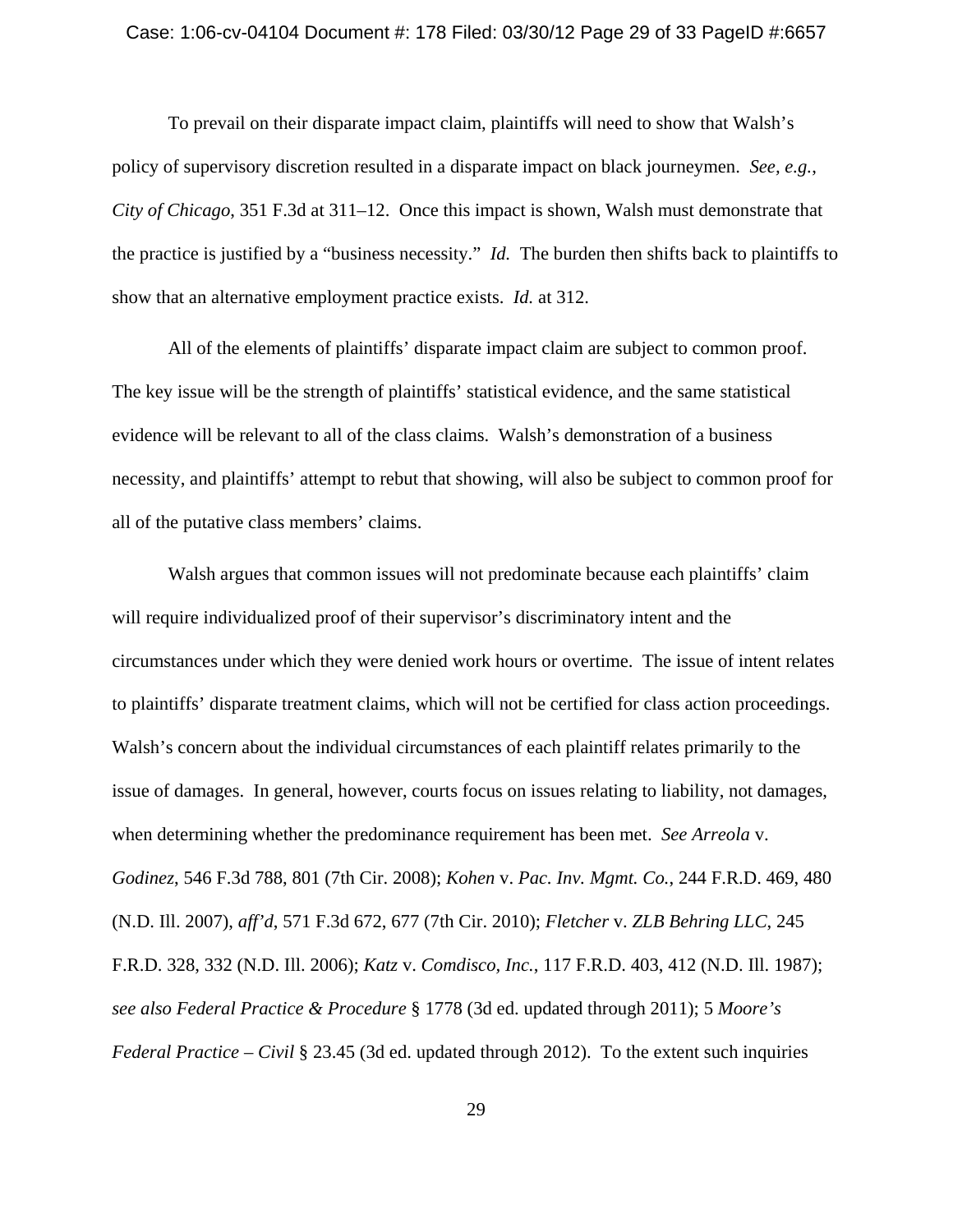#### Case: 1:06-cv-04104 Document #: 178 Filed: 03/30/12 Page 30 of 33 PageID #:6658

will be necessary to a determination of damages, solutions can be devised to make the inquiry fair, efficient, and manageable. Taking the foregoing into account, Rule 23(b)(3)'s predominance requirement is met.

In addition, resolving the disparate impact claim through a class action would be more efficient than hundreds of individual suits. Walsh does not present any compelling argument regarding superiority, instead reiterating the same objections that related to predominance. For all of these reasons, plaintiffs' work hours/compensation class meets Rule 23(b)(3)'s predominance and superiority requirements. Plaintiffs' motion for certification of this class will be granted.

## **ii. Hostile Work Environment Class**

As discussed *infra*, plaintiffs' hostile work environment claim will require proof that plaintiffs were harassed on account of their race, that the harassment was subjectively and objectively hostile, that the harassment was severe or pervasive so as to interfere with their ability to perform their duties, and that there is a basis for Walsh's liability. *See Rhodes*, 359 F.3d at 505. If no adverse employment action resulted, Walsh may present an affirmative defense to employer liability under the Supreme Court's decisions in *Ellerth* and *Faragher*, which would require it to demonstrate that it exercised reasonable care to prevent and correct any harassing behavior and that plaintiffs unreasonably failed to take advantage of any preventive or corrective opportunities. *See Ellerth*, 524 U.S. at 766; *Faragher*, 524 U.S. at 807.

The common questions of whether certain supervisors created an objectively hostile work environment and whether Walsh management knew of the supervisor's actions and failed to correct their behavior will be significant to all of the class members' hostile work environment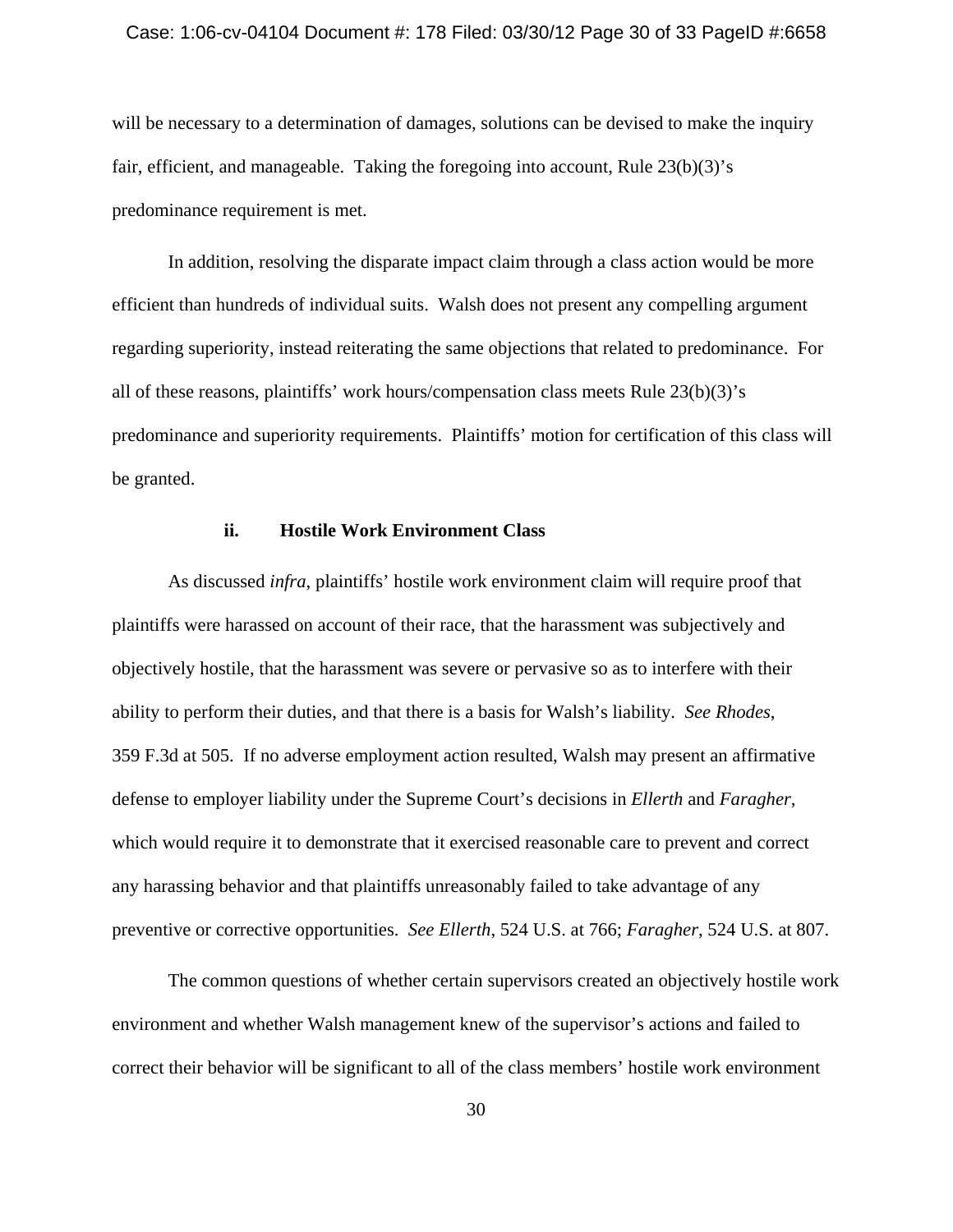#### Case: 1:06-cv-04104 Document #: 178 Filed: 03/30/12 Page 31 of 33 PageID #:6659

claims. These issues will also be subject to common proof. Although there will undoubtedly be differences among work sites and individual employee's experiences, the court is not convinced that any individual issues will overwhelm the common issues. "'[P]redominate' should not be automatically equated with 'determinative' . . . when one or more of the central issues in the action are common to the class and can be said to predominate, the action may be considered proper under Rule 23(b)(3)." *Federal Practice & Procedure* § 1778; *see also* 5 *Moore's Federal Practice* § 23.45 ("Courts generally agree that the predominance of common issues does not mean that common issues merely outnumber individual issues. Nor should a court determine predominance by comparing the time that the common issues can be anticipated to consume in the litigation to the time that individual issues will require. Otherwise, only the most complex common issues could predominate . . . ."). Indeed, plaintiffs' evidence indicates that similar conduct is at the heart of all of the class members' claims. Therefore despite the number of construction sites involved, the proof of offensive conduct may be similar for all class members. *See Warnell*, 189 F.R.D. at 387; *Markham*, 171 F.R.D. at 224.

Walsh argues that plaintiffs' claims are not subject to common proof because the court will need to determine whether each individual employee found Walsh's work environment to be subjectively hostile. *See Radmanovich* v. *Combined Ins. Co. of Am.*, 216 F.R.D. 424, 437 (N.D. Ill. 2003) (declining to certify hostile work environment class because a pattern or practice finding of a hostile work environment would not resolve the issue of whether each individual found the work environment to be subjectively hostile); *but see Palmer* v. *Combined Ins. Co. of Am.*, 216 F.R.D. 430, 440 (N.D. Ill. 2003) (certifying hostile work environment class under Rule 23(b)(3) where underlying facts were the same as those in *Radmanovich*). The court disagrees.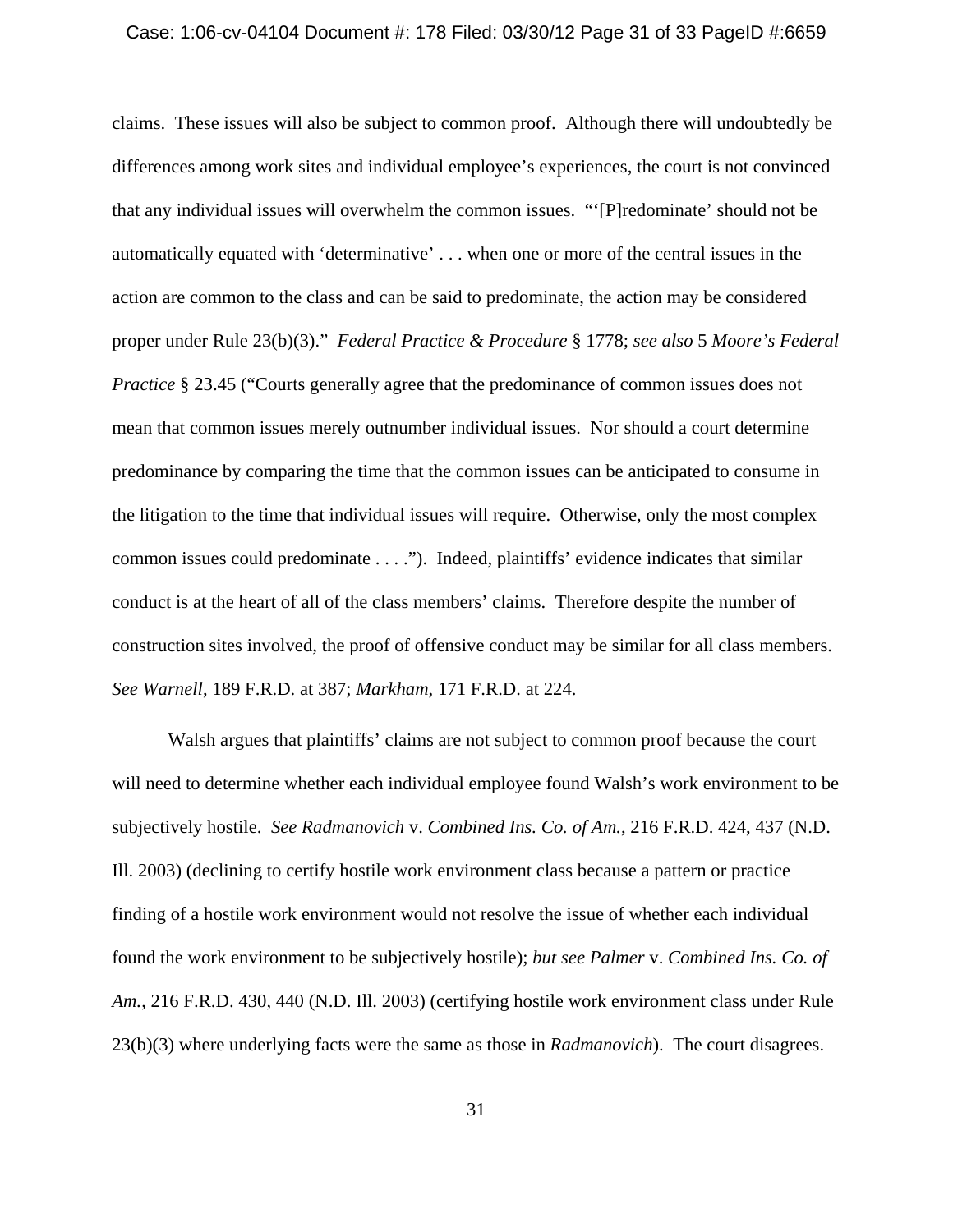#### Case: 1:06-cv-04104 Document #: 178 Filed: 03/30/12 Page 32 of 33 PageID #:6660

"[T]he landscape of the total work environment, rather than the subjective experiences of each individual claimant, is the focus for establishing a pattern or practice of . . . harassment which is severe and pervasive." *Warnell*, 189 F.R.D. at 387 (quoting *EEOC* v. *Mitsubishi Motor Mfg. of Am., Inc.*, 990 F. Supp. 1059, 1074 (C.D. Ill. 1998)). There can be little question that black employees would have been offended by the alleged conduct that is at the heart of plaintiffs' hostile work environment case. *See id.*; *Int'l Truck & Engine Corp.*, 358 F.3d at 472 (noting that the "employer's contention that even partial class certification is inappropriate because workers may have *liked* being called 'nigger' and 'jungle bunny,' chuckled when other workers . . . displayed nooses in the workplace, or at least not minded such things, strains credulity"). If the evidence indicates that certain employees were not offended by the conduct of Walsh's supervisors, then individual evidence regarding subjective reactions can be presented. *See Int'l Truck & Engine Corp.*, 358 F.3d at 472.

In addition, Rule 23(b)(3)'s superiority requirement has been met. Concentrating separate actions based on the same underlying conduct in one action promotes judicial economy and efficiency and consistency of judgments. Although some difficulties may be encountered in managing the class action, the court is confident that the parties can devise solutions to address these issues and ensure that the adjudication of the case is both fair and efficient.

Taking the foregoing into account, plaintiffs have satisfied Rule 23(b)(3)'s predominance and superiority requirements. The court will certify plaintiffs' hostile work environment class under Rule 23(b)(3).

## **CONCLUSION AND ORDER**